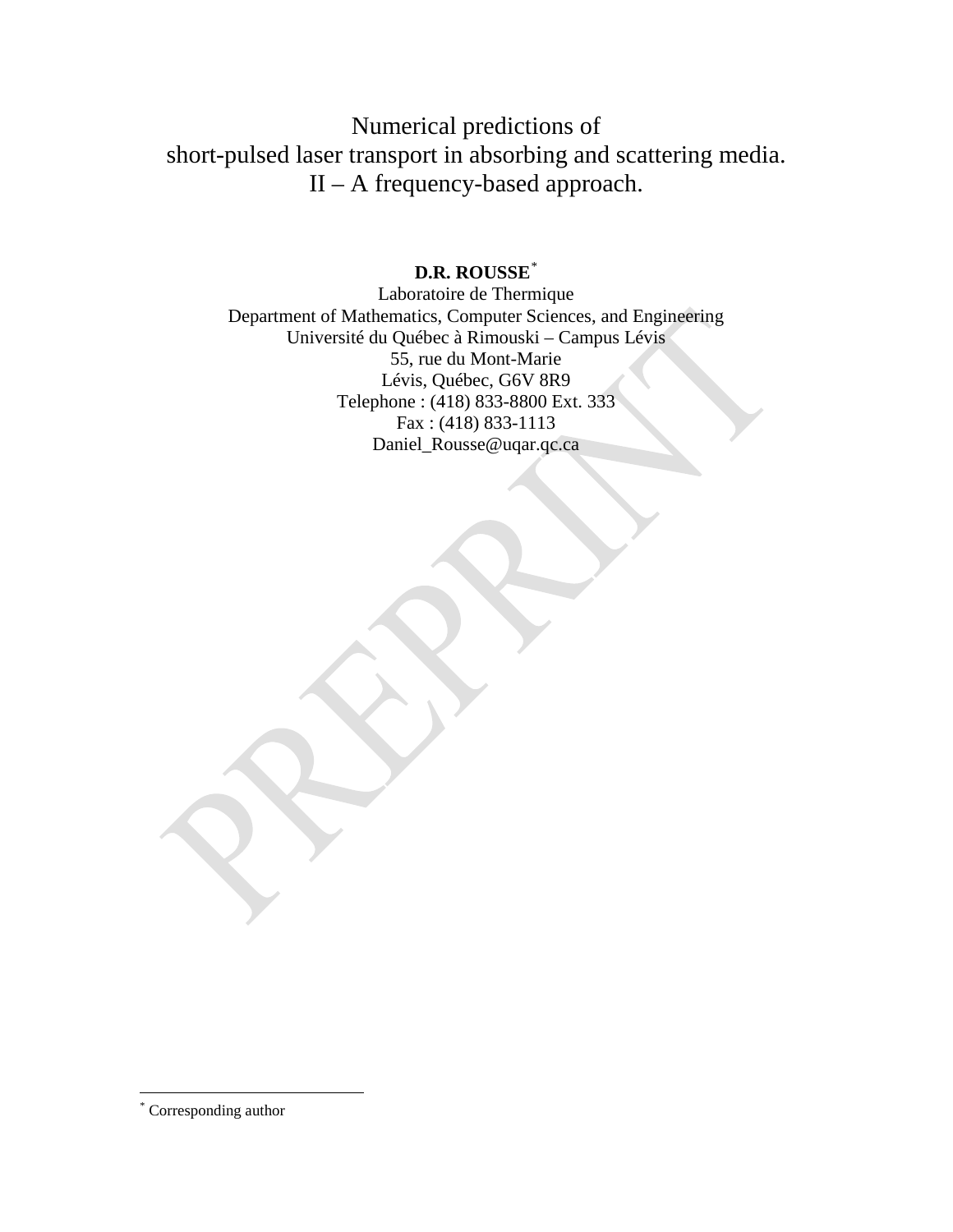The one-dimensional transient radiative transfer problem consider in [1] is computationally solved here by the use of a Finite Volume method formulated in the space-frequency domain instead of the space-time domain . It has been shown in [1] that numerical approaches based in the space-time domain induce transmitted flux emerging earlier than the minimal time required by the radiation to leave the medium. Therefore, to eliminate the time dependence, a frequency-based numerical method is formulated, implemented, and validated in this paper. Results for transmittances are accurate, without physically unrealistic behaviors at early time periods. However, the frequency-dependent approach is computationally relatively expensive: it requires approximately five times more computational time than its temporal counterpart.

*Keywords*: radiative transfer; transient regime; short laser pulse; frequency-domain approach; finite volume method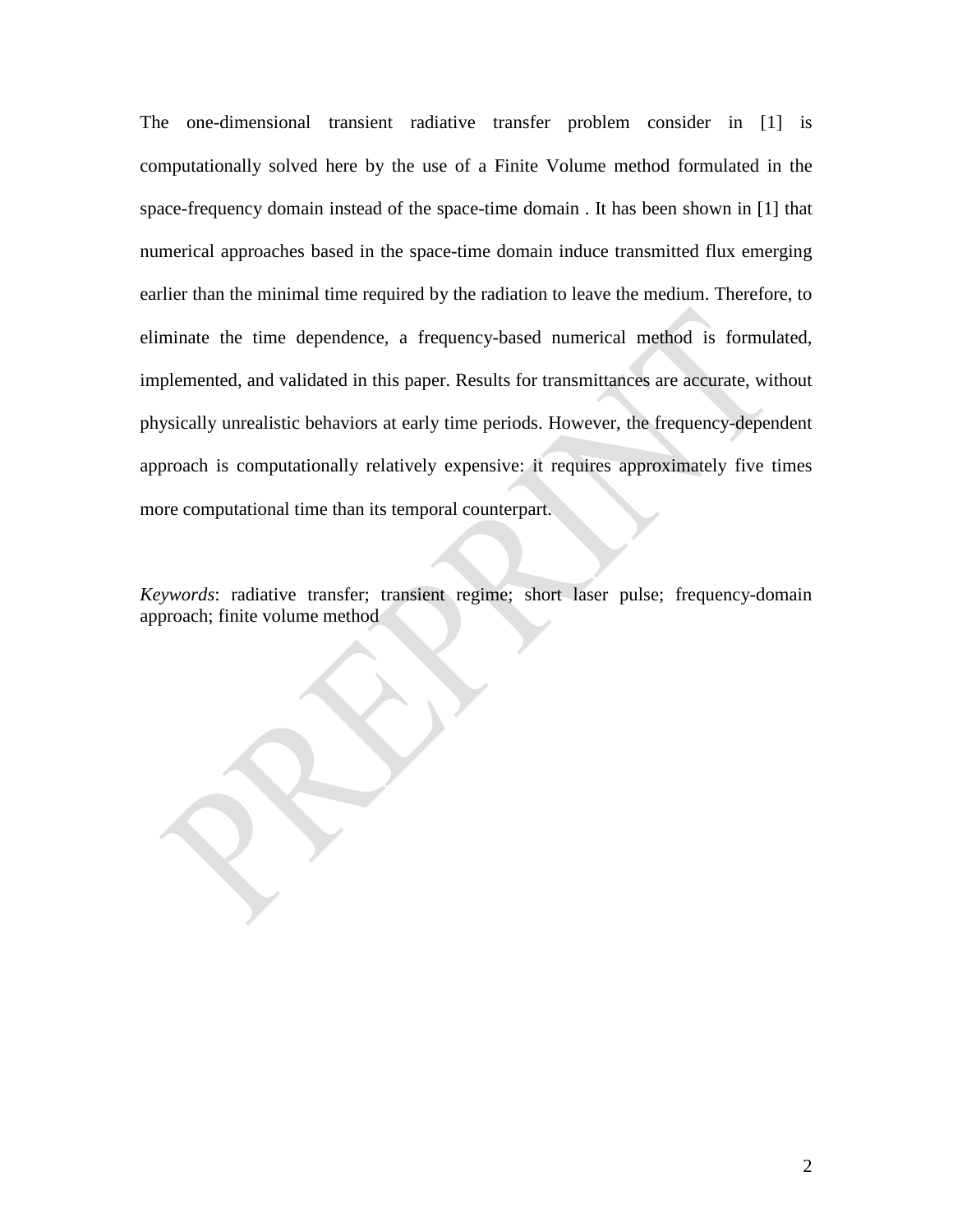# **NOMENCLATURE**

- *a* asymmetry factor of the linear scattering phase function, -
- *c* speed of electromagnetic wave,  $ms^{-1}$
- *H* Heaviside function, -
- *i* complex constant,  $(-1)^{1/2}$
- *I* intensity,  $Wm^{-2}sr^{-1}\mu m^{-1}$
- *j* spatial node, -
- *k* frequency step, -
- *m* discrete direction, -
- *n* temporal step, -
- Re real part of a complex number, -
- *Sc* source function due to the scattering of the collimated component of intensity,

 $Wm^{-2}\mu m^{-1}$ 

- *t* time, s
- *t* dimensionless time, -
- *T* hemispherical transmittance, -
- *wm* angular weight, solid angle, -

## *Greek letters*

- $\beta$  extinction coefficient, m<sup>-1</sup>
- $\theta$  polar angle, rad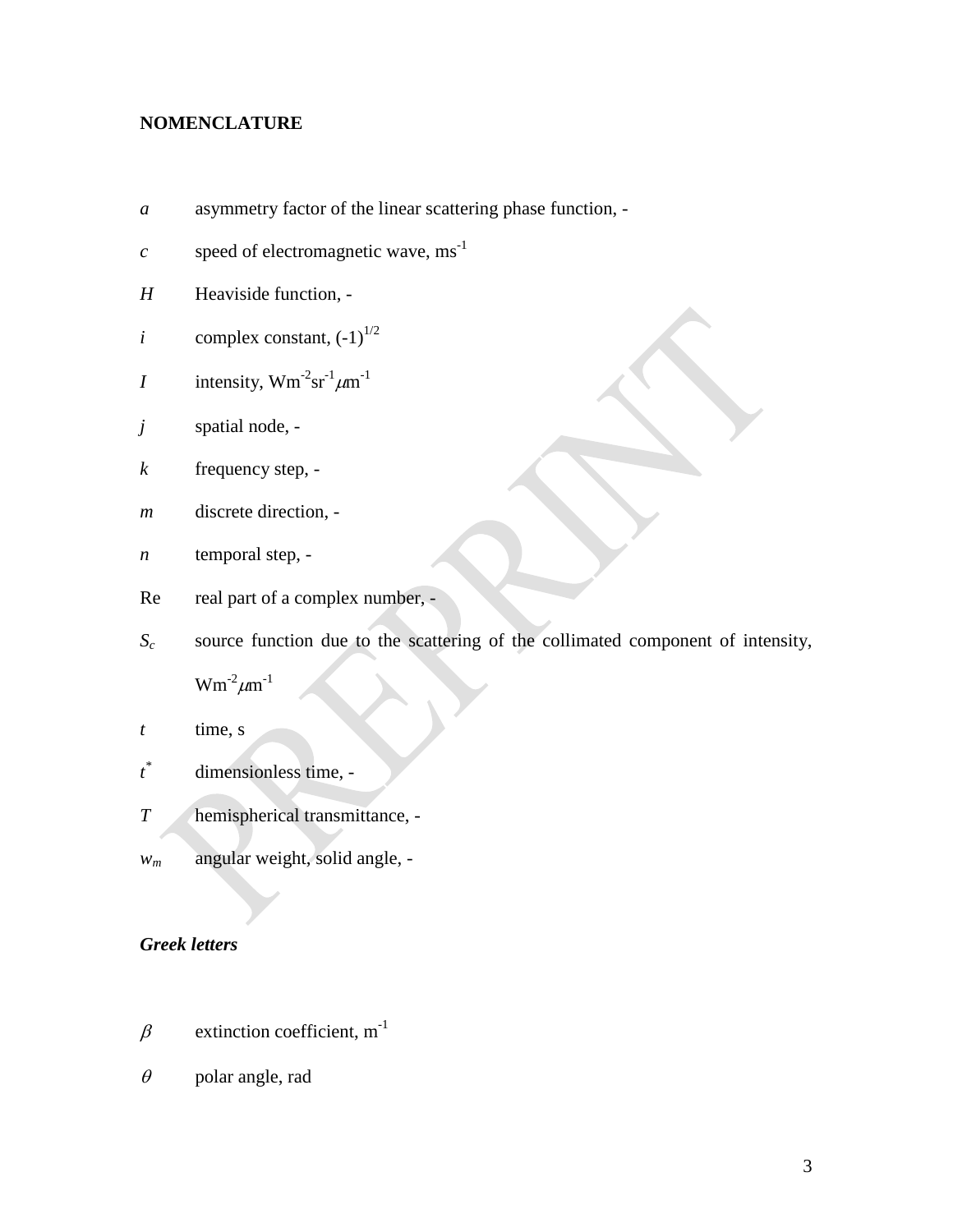- $\mu$  direction cosine relative to the polar angle, -
- $\tau$  optical depth, -
- <sup>τ</sup>*<sup>L</sup>* optical thickness, -
- Φ scattering phase function, -
- $\omega$  albedo for single scattering, -
- $\hat{\omega}$  time-dimensionless angular frequency (pulsation), rad

# *Subscripts/Superscripts*

- ′ other directions
- ^ frequency-dependent quantity
- 0 incident collimated beam
- *c* collimated component
- *d* diffuse component
- *j* refers to a spatial node
- $j \pm \frac{1}{2}$  refers to the boundaries of a control volume
- *k* refers to a discrete frequency step
- *L* refers to medium thickness
- *m* refers to a discrete direction
- *n* refers to a temporal step
- *p* refers to the pulse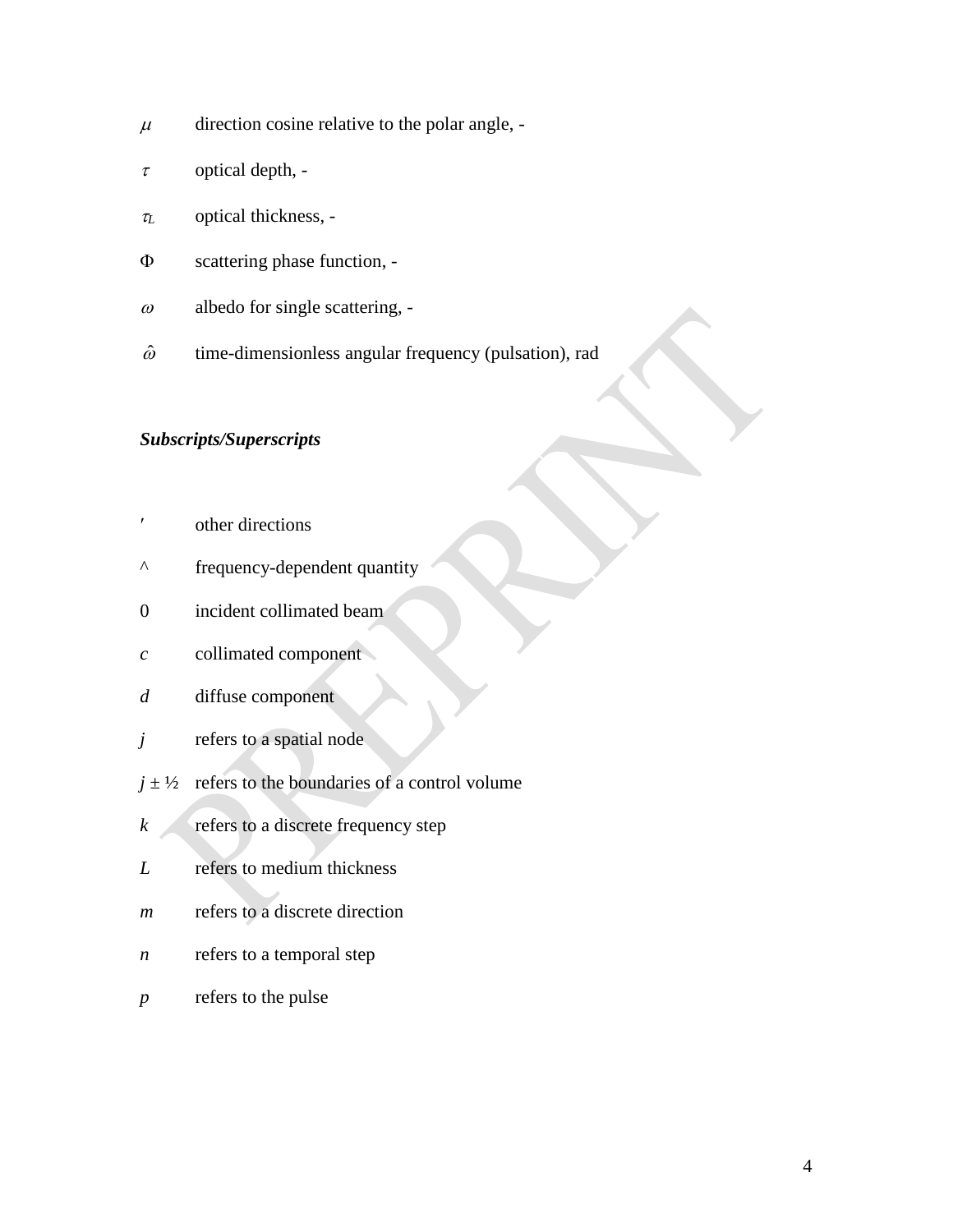#### **1. INTRODUCTION**

In the previous paper [1], the one-dimensional transient radiative transfer problem for absorbing and scattering media has been solved in the space-time domain using a Finite Volume Method (FVM). The Van Leer and Superbee flux limiters, based on the second order spatial scheme Lax-Wendroff, have been used in order to minimize the transmitted fluxes emerging before the minimal time required by the radiation to leave the medium. Results for transmittance have shown that these non-physical results cannot be completely avoided with time-based methods, due to the interdependence between the spatial and temporal discretizations.

In order to assess the use of the Diffusion approximation for the solution of transient radiation transport problems, Elaloufi et al. [2] solved the time-dependent radiative transfer equation in the space-frequency domain with a DO method. Therefore, the main objective of this paper is to embed such an idea within the FVM and test it.

Boulanger and Charette [3,4] have recently proposed transient inversion algorithms in order to map the optical properties of an absorbing and scattering medium irradiated by a short pulsed near infra-red laser, given a set of measurements at the boundaries. The authors pointed out that this indirect optical spectroscopy technique, or tomography, is highly dependent on the model used to track radiative energy propagation in participating media, which motivated the work done in this paper.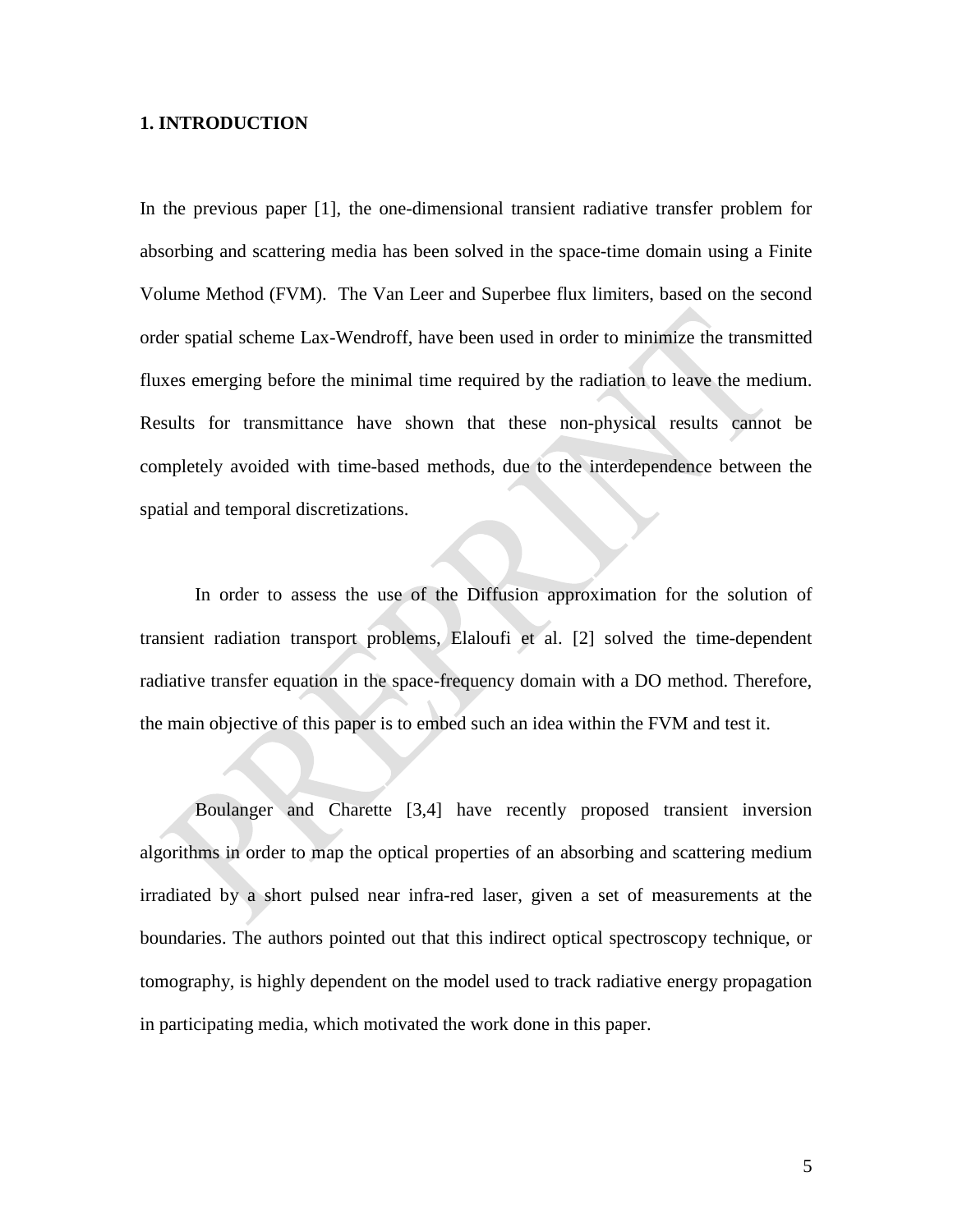The theoretical FVM formulation is summarized in the second section: the assumptions are recalled for convenience, the Complex Radiative Transfer Equation (CRTE) is derived, and the FVM formulation in the frequency-domain is discussed. The method is then applied to two typical 1D transient radiative transfer problems, and results are compared with those obtained in the companion paper [1] and from those available in the literature. Finally, the application of the CRTE to a frequency-based optical diagnostic technique is discussed.

## **2. THEORETICAL AND NUMERICAL FORMULATIONS**

#### *2.1. Transient radiative transfer problem description and assumptions*

The problem description and related basic assumptions are readily available in [1].

### *2.2. Mathematical modeling in the space-frequency domain*

In this work, the Transient Radiative Transfer Equation (TRTE) still describes spatial and temporal variations of the diffuse component of the intensity along the direction  $\mu$  in an absorbing and scattering medium and has been derived in [1] using dimensionless time (*t \**  $=$  *Bct*) and optical depth ( $\tau = Bz$ ) as variables.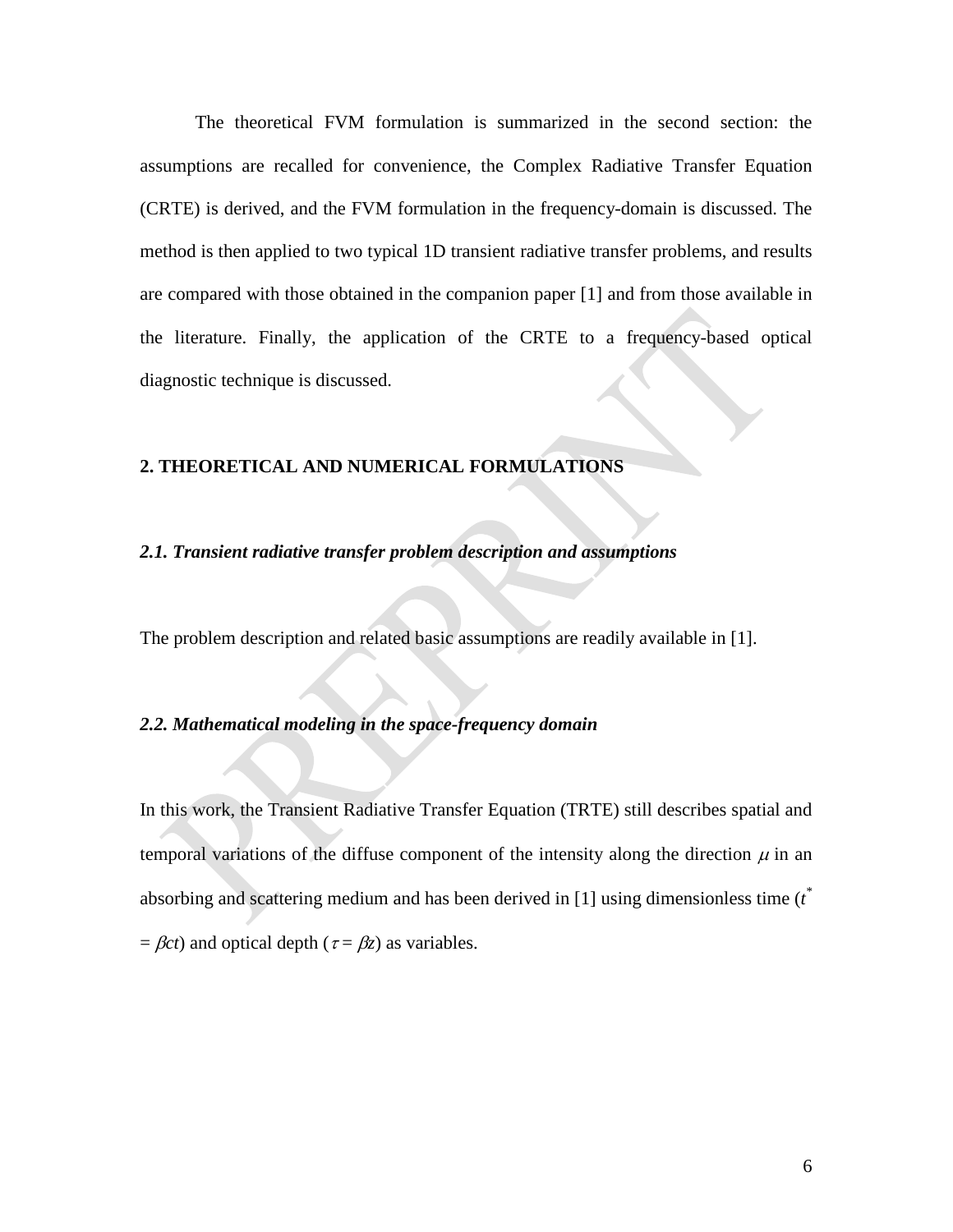Here, since the objective is to solve the transient radiative transfer problem in the space-frequency domain, all temporal variables have to be transformed into frequencydependent variables by applying a temporal Fourier Transform (FT) of the intensity [2]:

$$
I(\tau, \mu, t^*) = \int_{-\infty}^{\infty} \hat{I}(\tau, \mu, \hat{\omega}) \exp(i\hat{\omega}t^*) d\hat{\omega}.
$$
 (1)

where  $\hat{\omega}$  is the angular frequency deriving from the dimensionless time variable  $t^*$ . Inversely the frequency-dependent intensity can be written as the FT of the timedependent intensity. The time-dependent Fourier analysis applied to the TRTE leads to:

$$
\mu \frac{d\hat{I}_d(\tau, \mu, \hat{\omega})}{d\tau} = -(1 + i\hat{\omega})\hat{I}_d(\tau, \mu, \hat{\omega}) + \frac{\omega}{2} \int_{-1}^{1} \hat{I}_d(\tau, \mu', \hat{\omega}) \Phi(\mu', \mu) d\mu' + \hat{S}_c(\tau, \mu, \hat{\omega}).
$$
\n(2)

where the frequency-dependent intensity  $\hat{I}_d(\tau, \mu, \hat{\omega})$  and  $(1 + i\hat{\omega})$  are complex numbers. The first and second terms of the right-hand side of equation (2) represent respectively the attenuation by absorption and scattering and the reinforcement due to the scattering of the diffuse part of intensity. This equation has the form of a steady-state radiative transfer equation and is called the Complex Radiative Transfer Equation (CRTE). The source term  $\hat{S}_c$  originating from the scattering of the collimated intensity is determined from a particular solution of equation (2) without scattering sources [2]:

$$
\hat{S}_c(\tau,\mu,\hat{\omega}) = \frac{\omega}{4\pi} \hat{I}_0(\hat{\omega}) \exp[-\tau(1+i\hat{\omega})] \Phi(1,\mu).
$$
\n(3)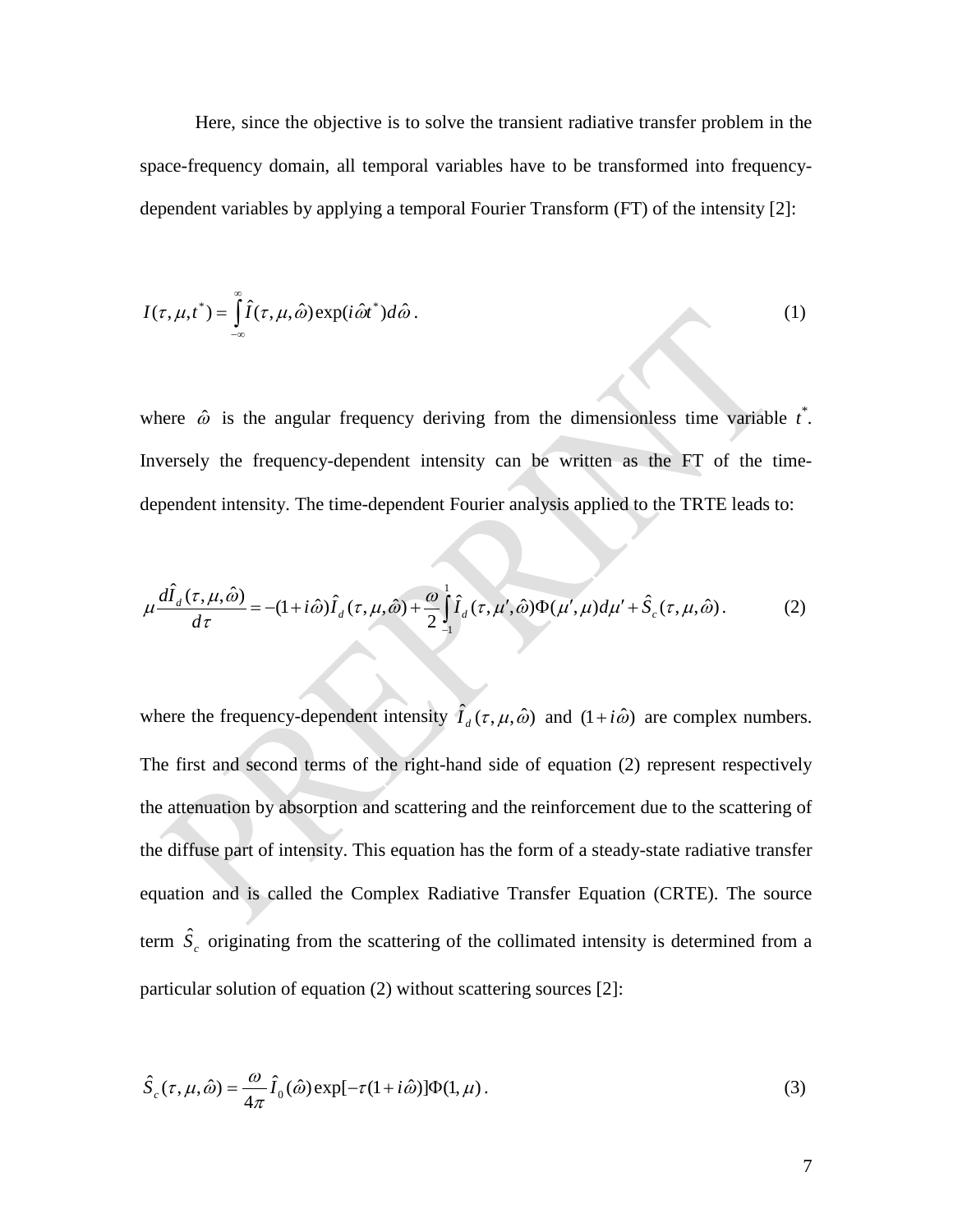where  $\hat{I}_0(\hat{\omega})$  is obtained from the temporal Fourier analysis of the incident pulse; this is schematically depicted in figure 1.

[Insert figure 1 about here]

From the above statement and figure 1, it is concluded that the solution of a transient radiative transfer problem can be obtained by solving the CRTE for each angular frequency contained in the temporal Fourier decomposition of the pulse.

### *2.3. Numerical solution in the space-frequency-domain*

As for the time-dependent numerical solution presented in part [1], a FVM is used in order to solve the transient radiative transfer problem in the space-frequency domain. For a given angular frequency  $\hat{\omega}$ , a steady-state like radiation transport problem is solved by calculating the frequency-dependent intensities on the *J* nodes and *M* directions of the spatial and directional discretizations, respectively. Then, integrating the CRTE over a control space ∆τ*jwm* yields:

$$
\hat{I}_{j}^{m,k} = \frac{\frac{-\mu_{m}}{\Delta \tau_{j}} \left(\hat{I}_{j+1/2}^{m,k} - \hat{I}_{j-1/2}^{m,k}\right) + \frac{\omega_{j}}{2} \sum_{m'=1}^{M} w_{m'} \hat{I}_{j}^{m',k} \Phi_{j}^{m'm} + \hat{S}_{c_{j}}^{m,k}}{1 + i \hat{\omega}_{k}}.
$$
\n(4)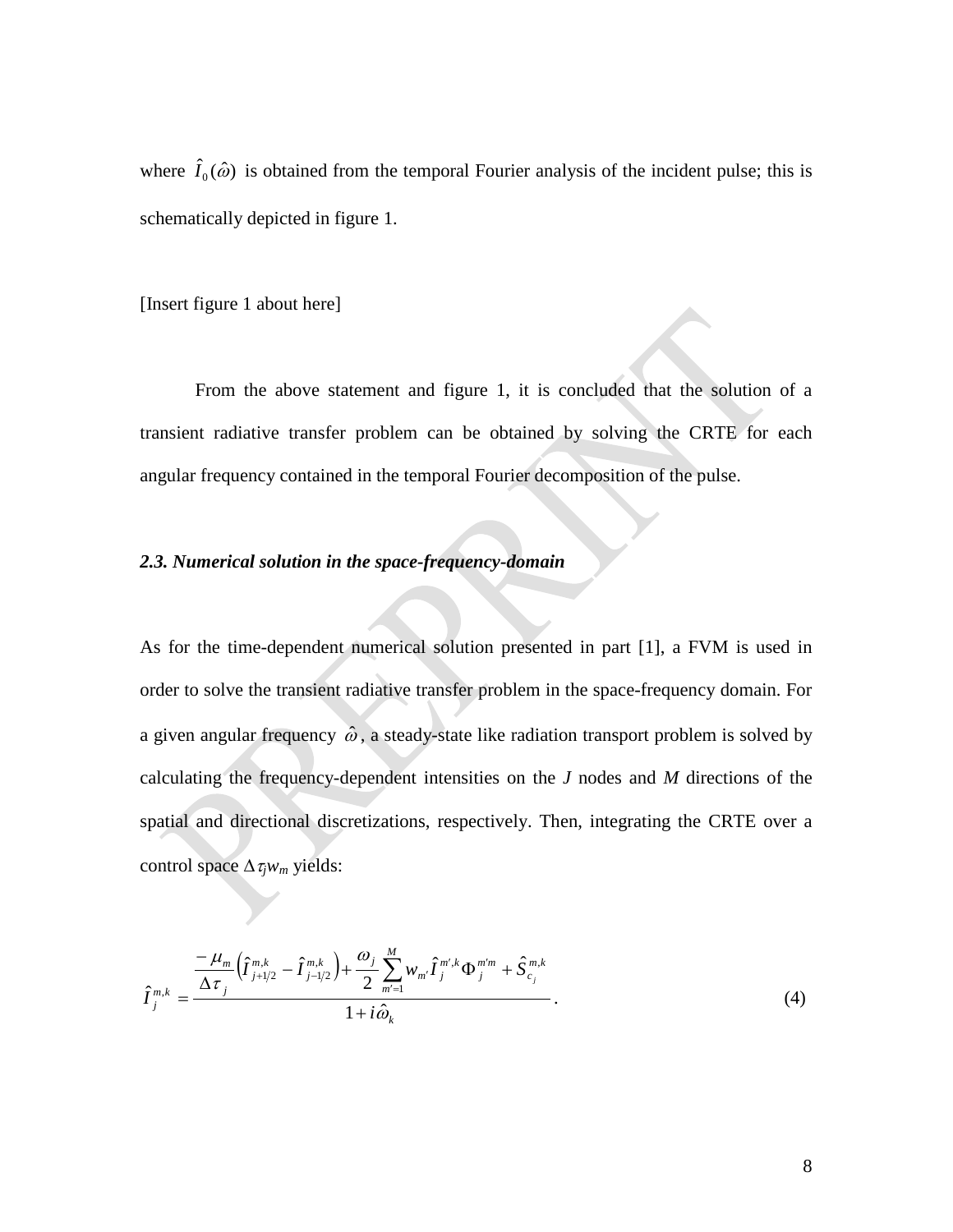In the above,  $\hat{I}^{m,k}_{j}$  is the frequency-dependent intensity at node *j*, in direction *m*, and at frequency *k*, corresponding to the discrete pulsation  $\hat{\omega}_k$  for which the CRTE is solved. The subscript *d*, referring to the diffuse component of intensity, is omitted for more clarity. The spatial and directional solutions of the CRTE are exactly the same than for the TRTE [1]. For the frequency-dependent approach, a first order upwind scheme is sufficient for proper interpolation, since the CRTE is a steady-state equation.

Equation (4) is then solved, for a specific frequency  $k$ , for each node  $j$ , and in each direction *m* of the spatial and angular discretizations, respectively. An iterative scheme, based upon the convergence of the source term due to the scattering of the diffuse part of intensity, is used.

In order to determine the frequencies for which the CRTE is solved, a temporal Fourier Transform (FT) is applied on the incident square pulse:

$$
I_0^k = I_0 \left( \frac{\sin \hat{\omega}_k t_p^*}{\hat{\omega}_k} - i \frac{1 - \cos \hat{\omega}_k t_p^*}{\hat{\omega}_k} \right).
$$
 (5)

The *K* relevant angular frequencies are selected by calculating equation (5) for a series of discrete pulsations  $\hat{\omega}_k$ . A graphical representation of the real and imaginary parts of  $I_0^k$ , as a function of  $\hat{\omega}_k$ , allows one to find the threshold angular frequencies,  $\hat{\omega}_{-K/2}$ and  $\hat{\omega}_{K/2}$ , for which the CRTE has to be solved (i.e., frequencies below and above which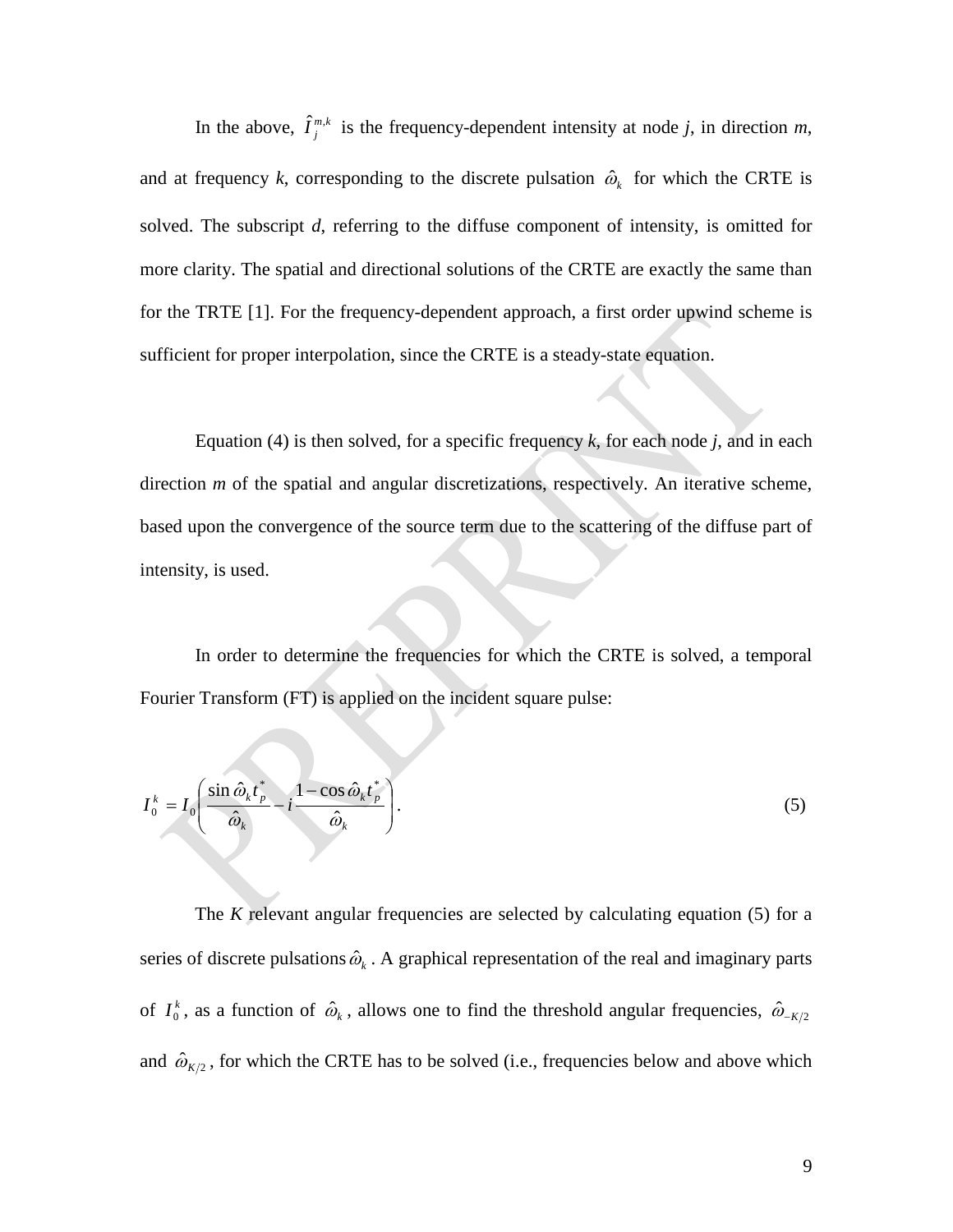the real and imaginary parts of  $I_0^k$  vanish). The angular frequency discretization  $\Delta \hat{\omega}_k$  is determined, as for the spatial discretization, by performing a numerical sensitivity analysis [17].

Finally, the time-dependent intensities have to be recovered from the frequencydependent intensities. This is done by applying an Inverse Fourier Transform (IFT) on the frequency-dependent intensities:

$$
I_j^{m,n} = \text{Re}\left\{2\sum_{k=0}^{K/2} \frac{1}{K} \exp(i\hat{\omega}_k t_n^*) \hat{I}_j^{m,k}\right\}.
$$
 (6)

Equation (6) implies that the frequency-dependent intensities can be calculated and summed only for the *K*/2 relevant angular frequencies (symmetry of the summation) in order to determine the time-dependent intensity at a given instant  $t_n^*$ . Unlike the spacetime approach, the determination of the intensity at instant  $t_n^*$  doesn't require the knowledge of intensities at 0,  $t_1^*, t_2^*, \dots, t_{n-1}^*$ .

The principal steps to solve the transient radiative transfer problem in the spacefrequency domain are summarized hereafter: (1) the temporal FT of the pulse is calculated; (2) the relevant frequencies are determined; (3) a CRTE is solved for each selected angular frequency; (4) an IFT is applied in order to derive time-dependent intensities.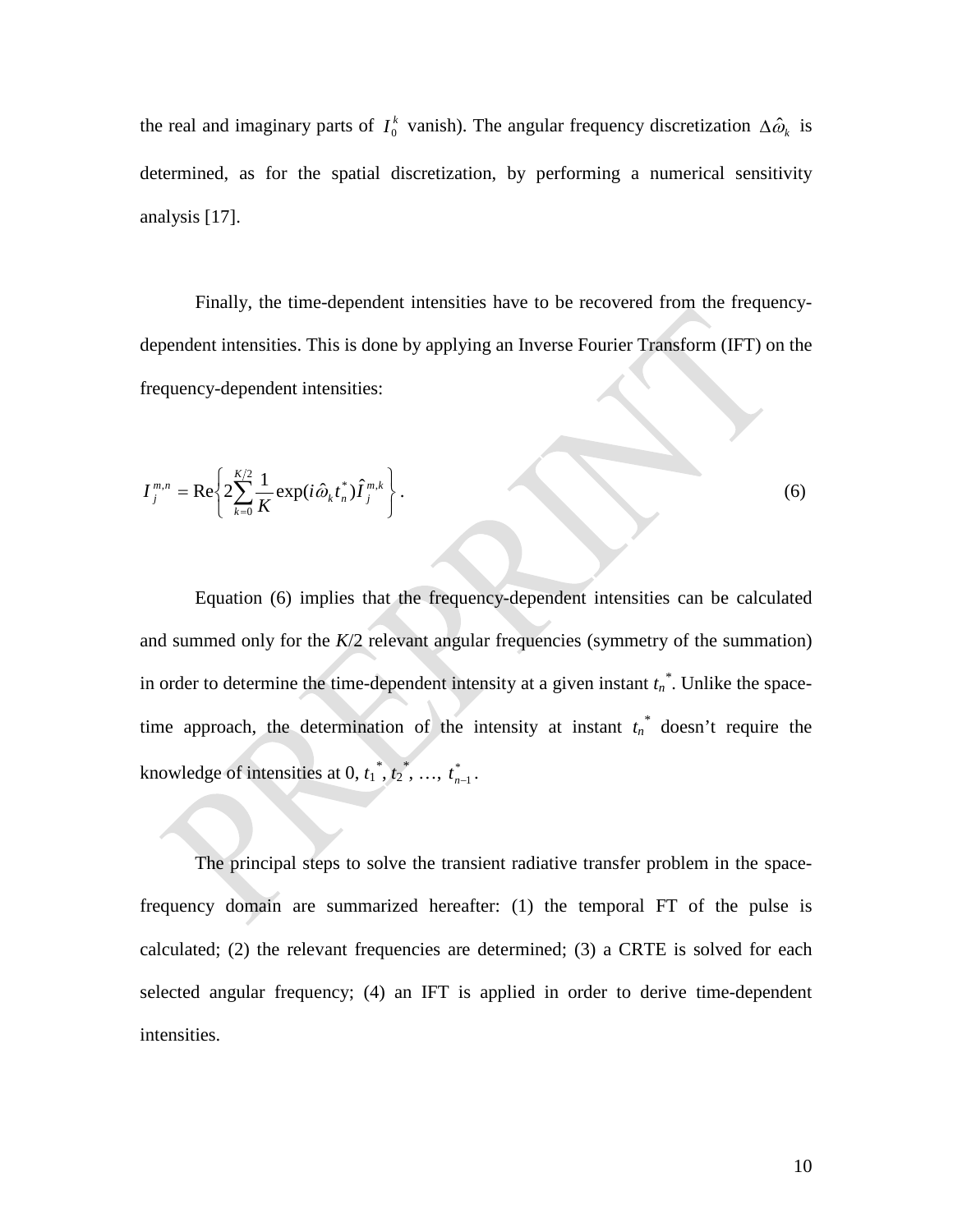#### **3. NUMERICAL RESULTS**

The two transient radiative transfer problems treated in part A are solved here with the frequency-dependent approach, and are recalled for convenience; in both cases, the absorbing and scattering medium is illuminated by a square pulsed collimated radiation beam of unit intensity  $(I_0 = 1)$  and unit dimensionless duration  $(t_p^* = 1)$  on its boundary at  $\tau = 0$ . When the medium is anisotropically scattering, the linear anisotropic phase function is considered  $(\Phi(\mu,\mu') = 1 + a\mu\mu')$ . In post-treatment, the temporal hemispherical transmittance is calculated from the time-dependent intensities, and can be written as:

$$
T^{n} = \frac{2\pi \sum_{\mu_{m}>0} w_{m} \mu_{m} I_{J}^{m,n} + I_{c_{J}}^{m_{0},n}}{I_{0}}.
$$
 (7)

The numerical implementations of the proposed formulation are written in *FORTRAN* and compiled with the software *Microsoft Developer Studio – Fortran PowerStation 4* on a single processor desktop PC.

#### *3.1. Problem 1: Optically thick and highly scattering medium*

This first problem is akin to that presented en [1]: the optical thickness of the medium is  $\tau_L$  = 10 while the scattering albedo is  $\omega$  = 0.998.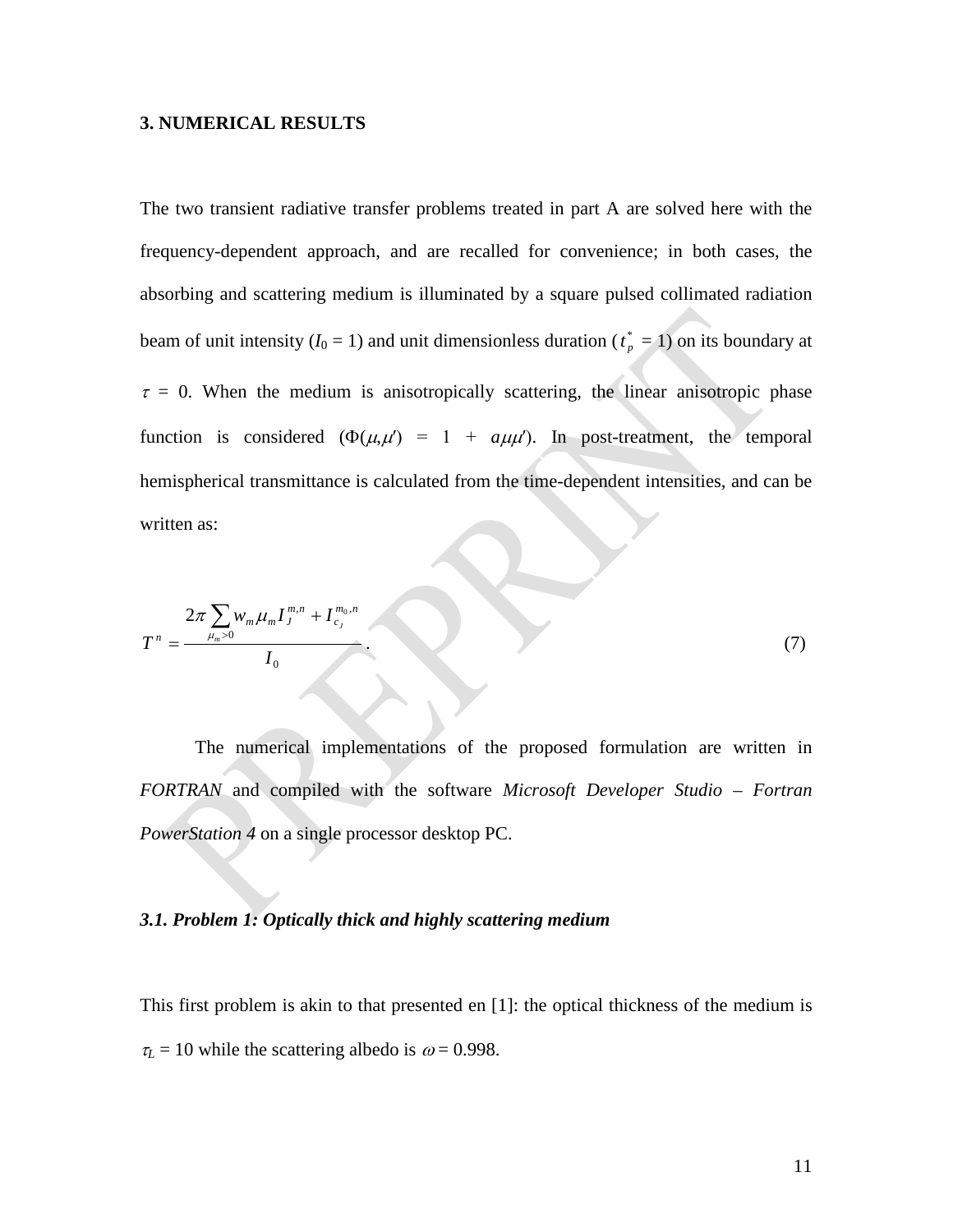Also, the temporal Fourier transform of the square pulse allows the determination of pulsations for which the CRTE has to be solved (from -16 $\pi$  to 16 $\pi$ , except  $\hat{\omega}_k = 0$ ). A preliminary parametric analysis permitted the identification of an optimal angular frequency discretization ( $\Delta \hat{\omega}_k = 3 \times 10^{-4} \pi$ ).

Transmittances obtained by solving the CRTE with a FVM and a first order upwind scheme are reported in figure 2. It is important to note that since the optical thickness  $(\tau_L)$  of the slab is 10, the minimal dimensionless time required by the radiation to leave the medium  $(t_L^*)$  is also 10.

[Insert figure 2 about here]

Figure 2 clearly indicates that for a large time scale (from 0 to 100), results from the frequency-dependent method are in good agreement with those obtained from a reference Monte Carlo (MC) formulation [6], even at early time periods (i.e., near  $t_L^*$ ). It is important to note here that the physical interpretation of the results is available in [1].

In order to analyze more precisely the relative accuracy of the frequencydependent approach, the transmittances obtained from this method are compared at early time periods with those obtained with a first order exponential scheme [7], the Van Leer flux limiter and the Superbee flux limiter. Only results for  $a = 0.9$  are shown, since early transmitted radiation becomes more important within a highly forward scattering medium.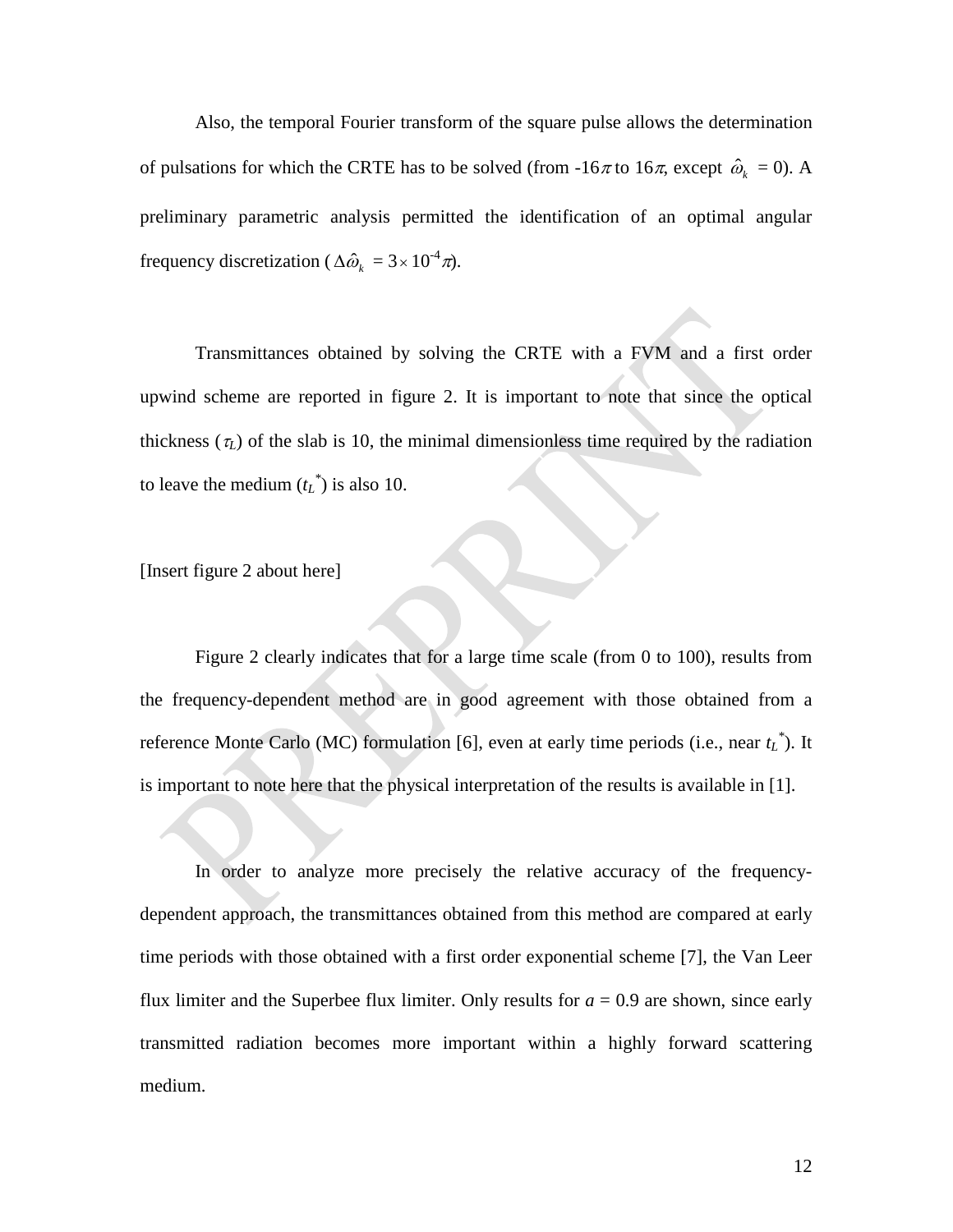[Insert figure 3 about here]

Figure 3 shows that no energy is transmitted before  $t_L^* = 10$  with the frequencydependent method : there is no interdependence between the spatial and temporal discretizations.

It can be concluded that, from a strict point of view of accuracy, the frequencydependent method is superior than solving directly the TRTE in the space-time domain, since the transmittance begins exactly at the dimensionless time  $t^* = 10$ . Even after this instant, the approaches give different results, and converged to the same values approximately between  $t^* = 10$  and  $t^* \approx 12$ . However, the temporal solution of the available MC results [6] is insufficient to conclude about this divergence.

The CPU times associated with the different methods are presented in table 1, and have been compiled for the case of an isotropic scattering medium  $(a = 0)$ .

[Insert table 1 about here]

The frequency-dependent approach is time consuming : a large number of frequencies is required to model a square pulse, and the shift from the space-frequency to the space-time domain (IFT) constitutes a supplementary computational step, compared to the direct solution of the TRTE. For this particular problem, the frequency-dependent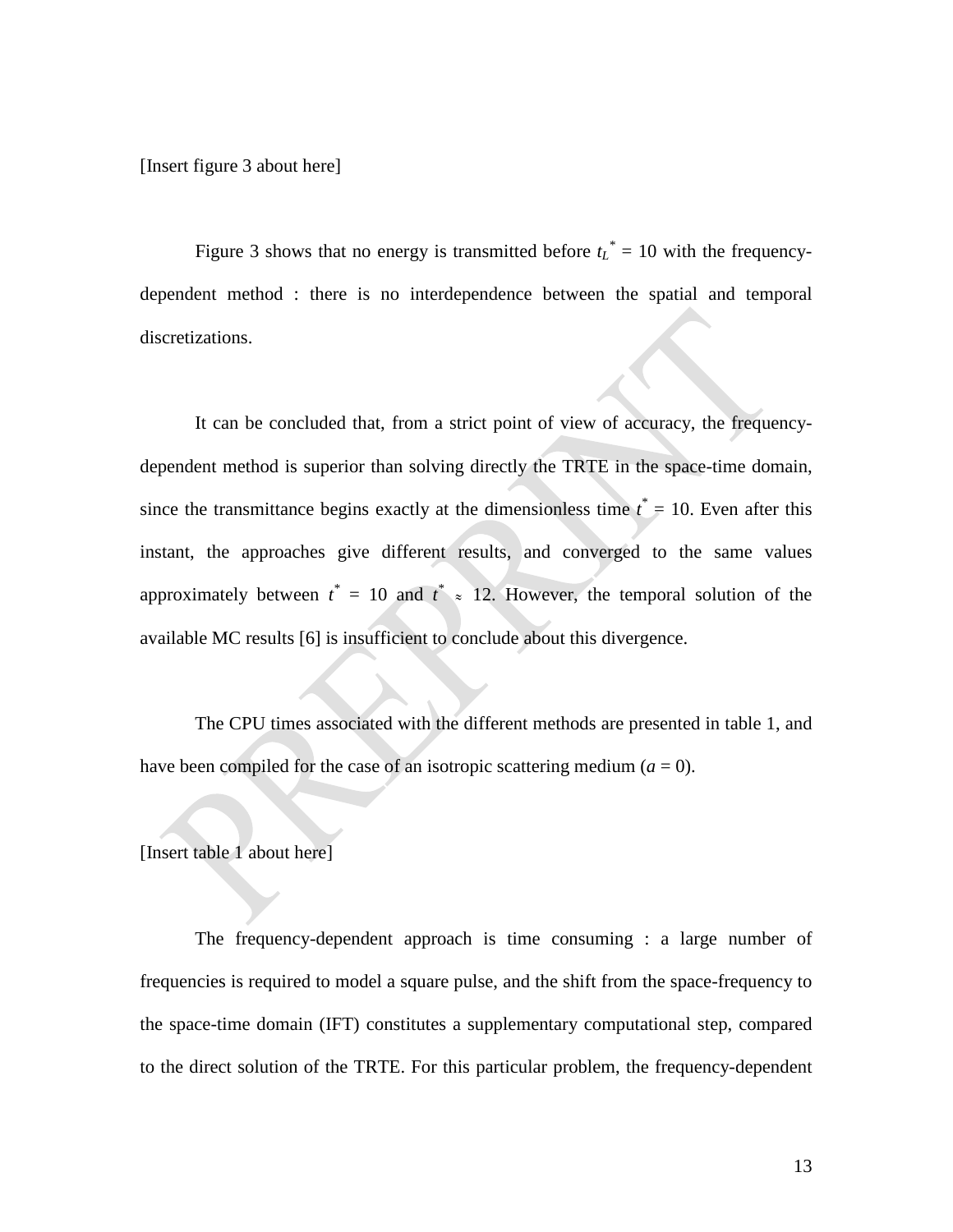method requires approximately five times more CPU time than solving the problem in the space-time domain with a Superbee flux limiter.

#### *3.2. Problem 2: Medium of unit optical thickness and variable scattering albedo*

In this second problem, the optical thickness of the medium is fixed at  $\tau_1 = 1$  while the scattering albedo  $\omega$  is variable (0.25, 0.50, 0.75 and 0.90). In all cases, the medium is isotropically scattering  $(a = 0)$ . This second test problem has been solved with a Discrete Ordinates approach coupled with the Piecewise Parabolic Advection scheme (DO-PPA) [8], which has been validated with a Monte Carlo formulation [6]. The same spatial, angular, and temporal discretizations used for the first problem are found sufficient.

Transmittances from the frequency-dependent approach are presented in figure 4.

[Insert figure 4 about here]

As for the first problem, results from the space-frequency method are in good agreement with those from the literature [8]. It can also be seen that the physics of the problem is respected, since the transmittance begins exactly at  $t^* = 1$ . Notice that the physical significance of the above results is discussed in [1].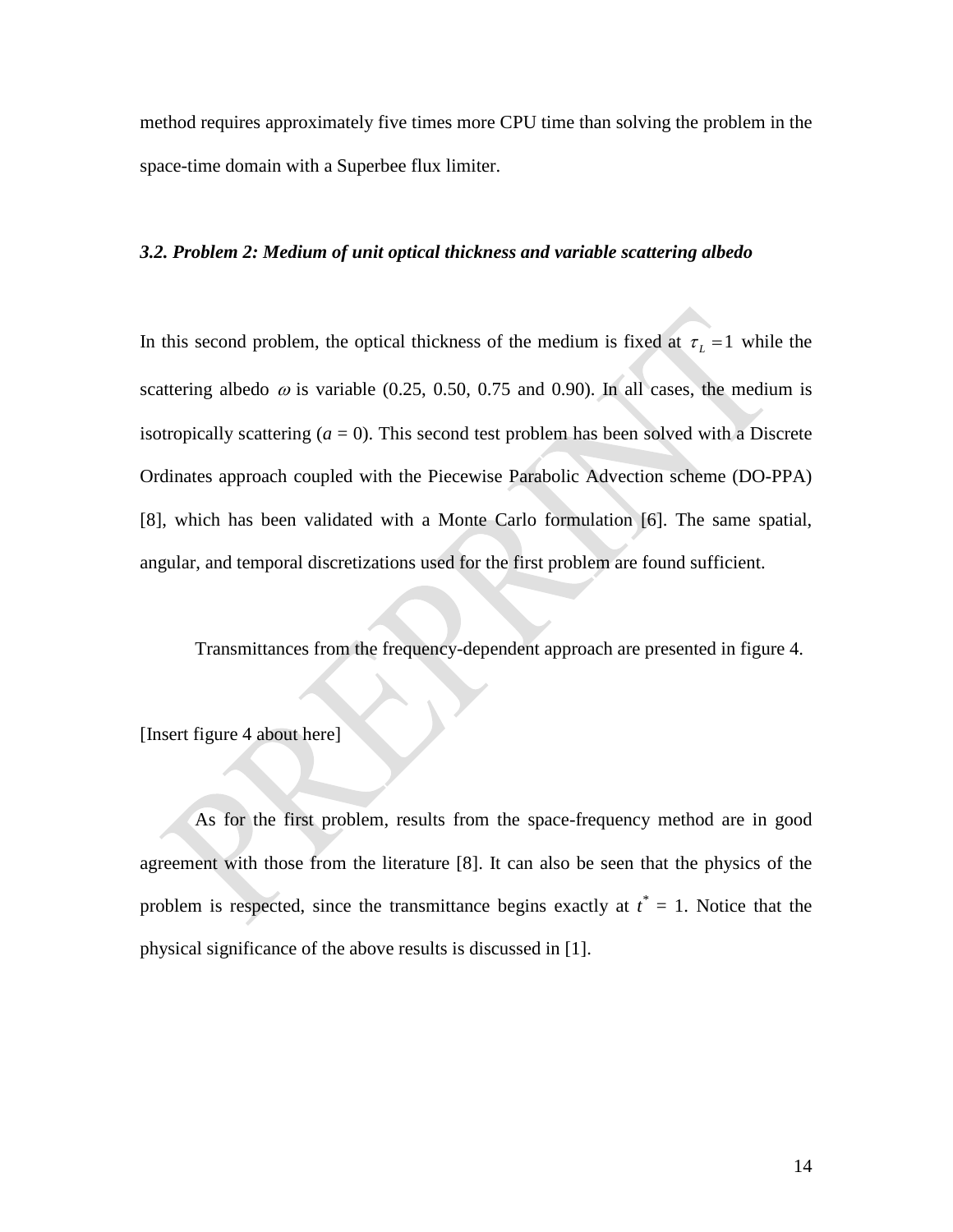A comparison between the frequency and time-dependent methods (exponential scheme [7], Van Leer flux limiter, and Superbee flux limiter), at early time periods, is shown in figure 5.

[Insert figure 5 about here]

On contrary to what has been observed for the first problem (figure 3), figure 5 does not report significant differences between the two approaches after  $t_L^*$ . This can be explain by the fact that, for a medium of unit optical thickness, the ballistic regime (collimated component) is dominant compared to the sinuous propagation regime (diffuse component), in the beginning of the temporal process. Hence, the collimated intensity does not induced early transmitted radiation, since its solution is determined exactly by a spatial exponential decay. It can be seen in figure 4 that for dimensionless time *t \** from 1 to 2 (temporal interval for which the pulsed collimated radiation beam is transmitted at  $\tau$  $= \tau_L$ ), the sinuous propagation regime has a low influence on the overall transmittance.

The CPU times associated with the different solution approaches are presented in table 2, when the scattering albedo is 0.9. Previous conclusions hold.

[Insert table 2 about here]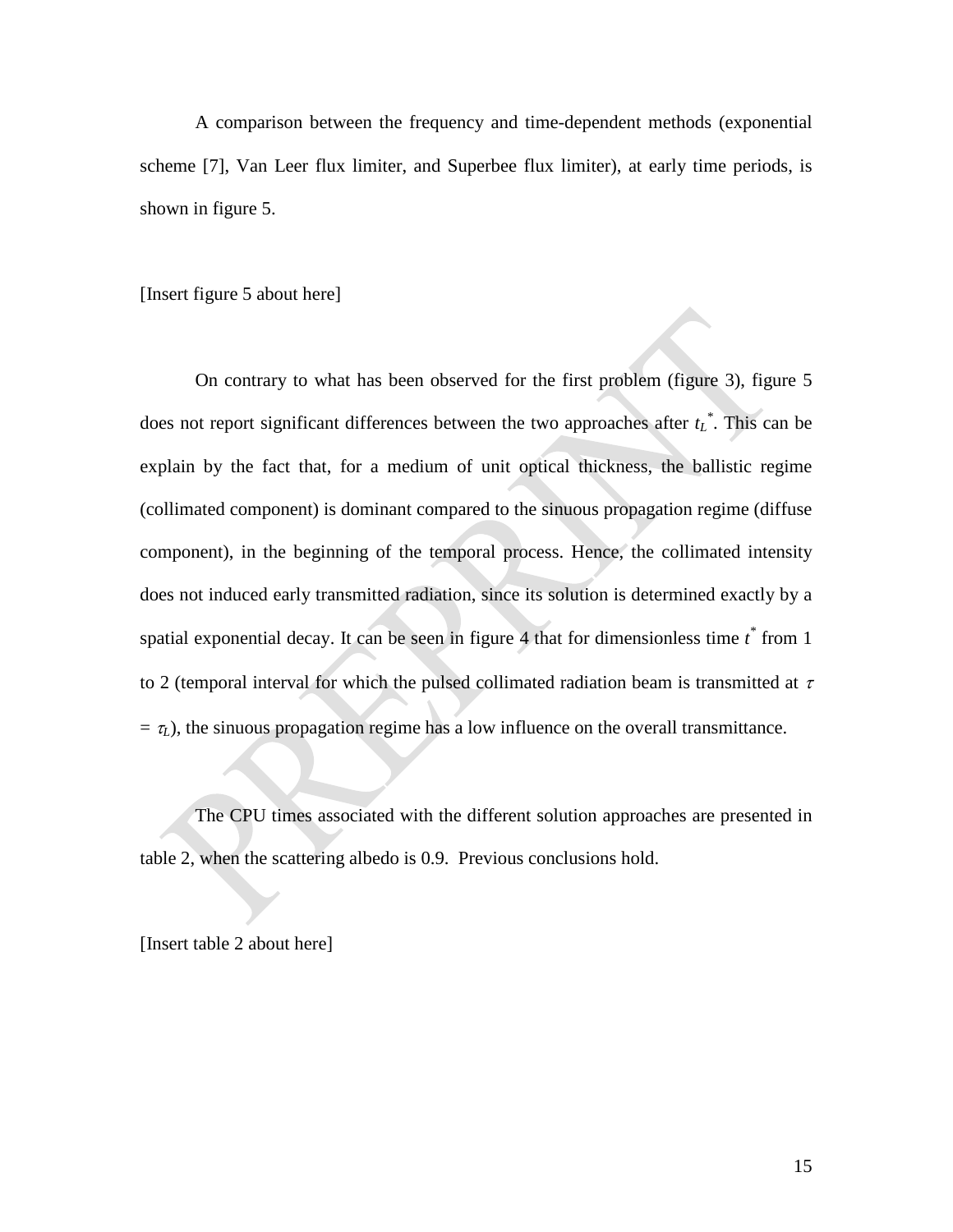The CRTE has been applied here to solve transient radiative transfer problems. This mathematical model can also be used for an alternative frequency-based optical tomography technique; this is briefly overviewed in the next section.

#### **4. RADIATIVE METROLOGY BASED ON THE CRTE**

Optical tomography techniques refer to the use of low-energy visible or near infra-red light to irradiate highly scattering media in order to map their radiative properties, given a set of measurements at the boundaries (transmitted and/or reflected fluxes) [9]. To achieve that, the data can either be acquired as time-varying intensities (response to an ultra-short pulsed laser) as discussed in this paper, or by steady-state measurements (response to a continuous radiation beam).

Biomedical works have reported that traditional steady-state reconstruction algorithms suffer from considerable cross-talk between absorption and scattering coefficients [10,11]; this means that purely scattering (or absorbing) inclusions are reconstructed with unphysical absorption (or scattering) properties [12]. This cross-talk is caused by the fact that different distributions of radiative properties inside the medium can lead to the same value collected at the boundaries [12].

The time-dependent optical tomography techniques can prevent the cross-talk between radiative properties, since it allows the collection of several temporal data per measurement (unlike stationary techniques in which the measurement is limited to only

16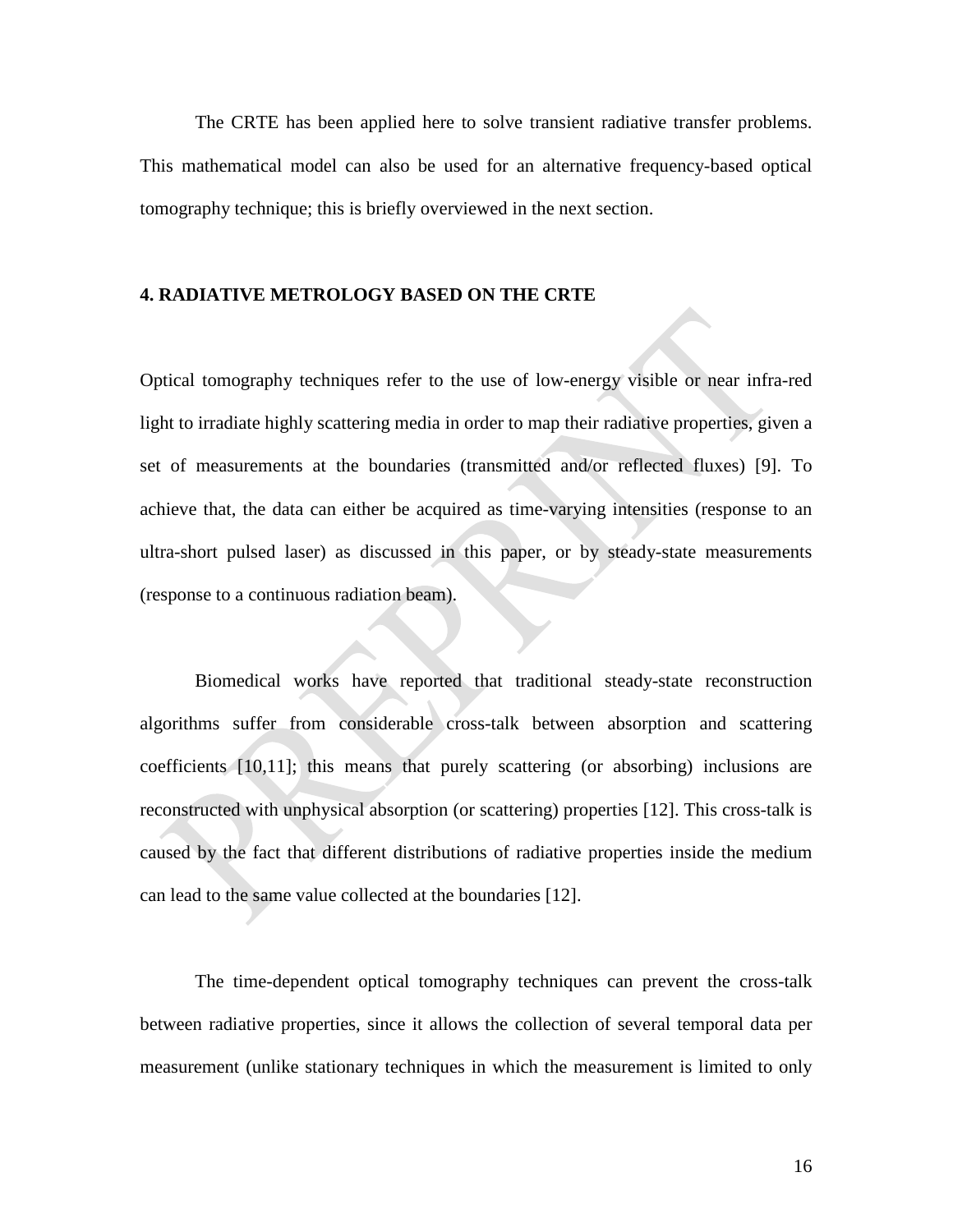one steady-state value of intensity). In counterpart, the main disadvantages of this approach are the small time scales to handle (temporal responses extend only over few nanoseconds), the high cost of the experimental devices [13], and their calibration problems [14].

Therefore, works originating from the biomedical area [8,12-15] suggest an alternative metrology based in the frequency-domain, in which the medium is illuminated by a continuous light source whose amplitude is modulated at one given frequency (typically at 100-1000 MHz [11,12]). A major advantage of this technique, unlike traditional steady-state approach, is that additional information is obtained by measuring both the amplitude (*A*) and the phase shift  $(\varphi)$ . It is then expected that frequency-domain devices will permit a better separation of absorption and scattering coefficients at cheaper cost and efforts than time-dependent techniques [12]. These three different experimental techniques are schematically depicted in figure 6.

### [Insert figure 6 about here]

The application of the frequency-domain optical tomography has been, since recently [12], restricted to the determination of radiative properties of optically thick and highly scattering media since the modeling has been often limited to the use of the Diffusion approximation. The CRTE presented in this paper, and reported in parallel by two other groups [11,16], allows the application of the space-frequency method to media that are not necessarily optically thick.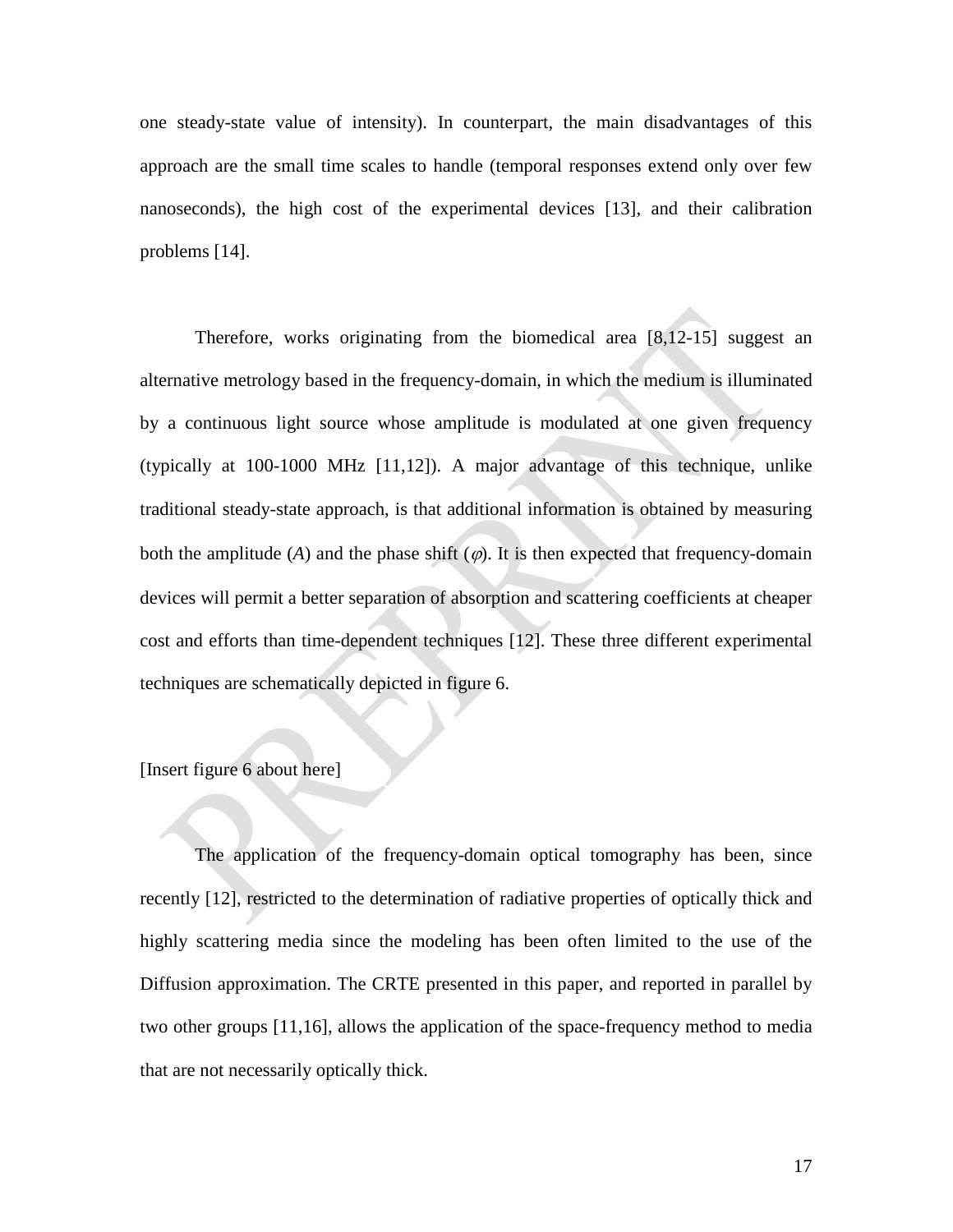Finally, as schematically depicted in figure 1, a pulse can be treated as a superposition of continuous radiation beams for which the amplitude is modulated at one given frequency. It is clear from this statement that for a single source-detector pair, the time-dependent approach carries more information since a pulse contains many frequencies. However, Yodh and Chance [13] suggested that frequency-based optical diagnostic techniques that employ well-chosen modulation frequencies are technically simpler, while the same essential information is provided about the medium properties. Therefore, a preliminary sensitivity analysis has been performed by the authors to derive some optimal parameters for the design of a frequency-domain optical diagnostic technique based on the CRTE [17].

### **5. CONCLUSION**

The one-dimensional transient radiative transfer problem for absorbing and scattering media has been solved, in Cartesian coordinates, in the frequency-dependent method using a Finite Volume Method.

It has been shown that the temporal distributions of transmittance obtained from the frequency-domain approach are accurate, without physically unrealistic fluxes emerging earlier than the minimal time required by the radiation to leave the medium. Due to the interdependence between the spatial and temporal discretizations, this precision can not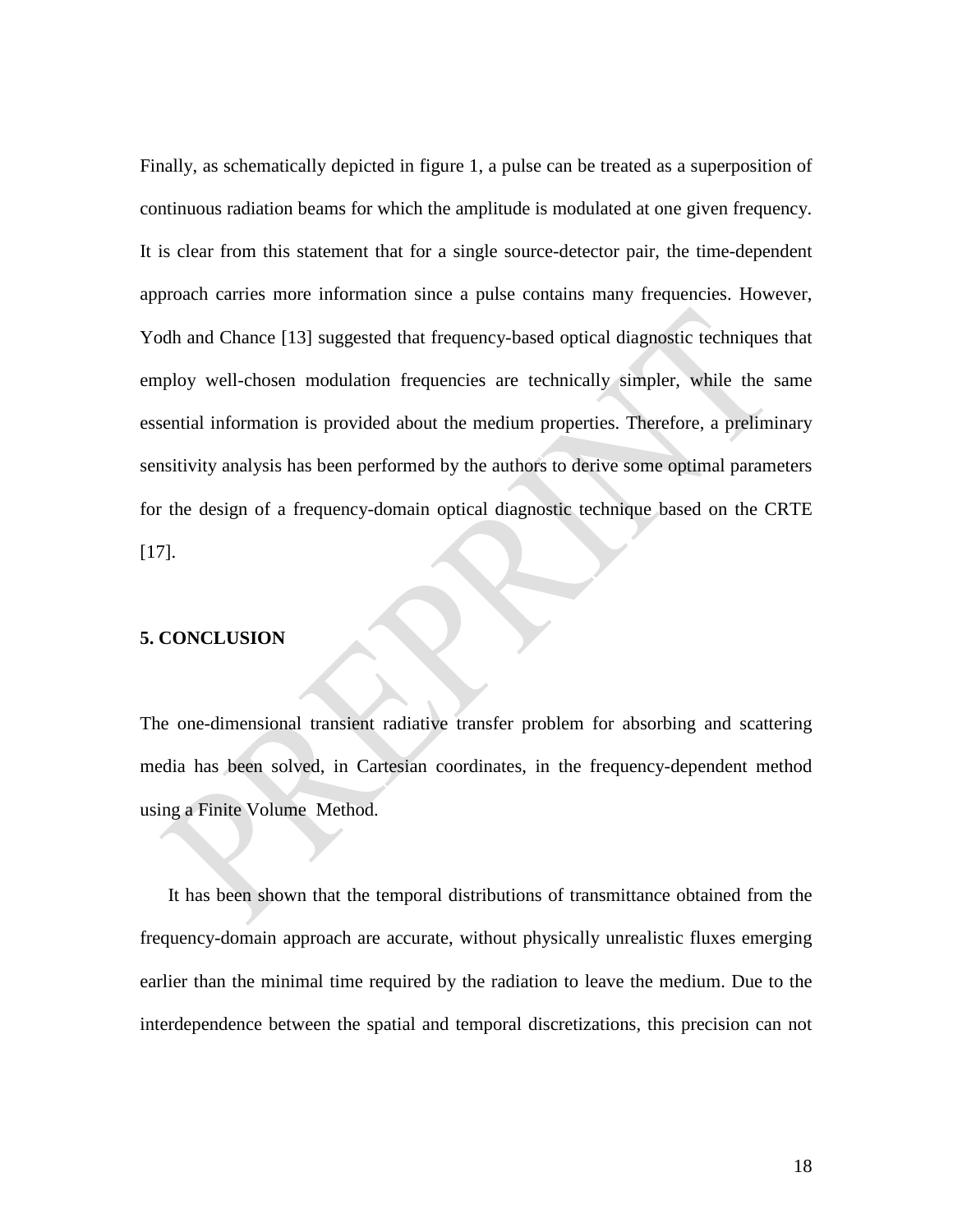be achieved with a space-time method, even if high order interpolation scheme and flux limiters are used, as shown is part A of this work.

However, compared to a time-dependent approach, the space-frequency method is time consuming (requires approximately five times more CPU time than solving directly the TRTE with a Superbee flux limiter). A Fast Fourier Transform (FFT) algorithm was implemented to accelerate the Inverse Fourier Transform (IFT) step, but the success of this strategy was mitigated: no significant improvement in CPU time was reported (unpublished). The reason is that the IFT itself is not what burdens the algorithms, and the large CPU time are mostly due to the large numbers of angular frequencies needed to correctly represent the square pulse. Therefore, a more physically realistic Gaussian incident pulse must be taken into account, since less angular frequencies will be required to adequately represent this temporal pulse.

Finally, the advantages of performing frequency-domain measurements over traditional steady-state and time-dependent devices have been pointed out. Therefore, research works are currently devoted to the development of inversion algorithms based on the Complex Radiative Transfer Equation for the design of such frequency-based optical diagnostic technologies.

#### **ACKNOWLEDGMENTS**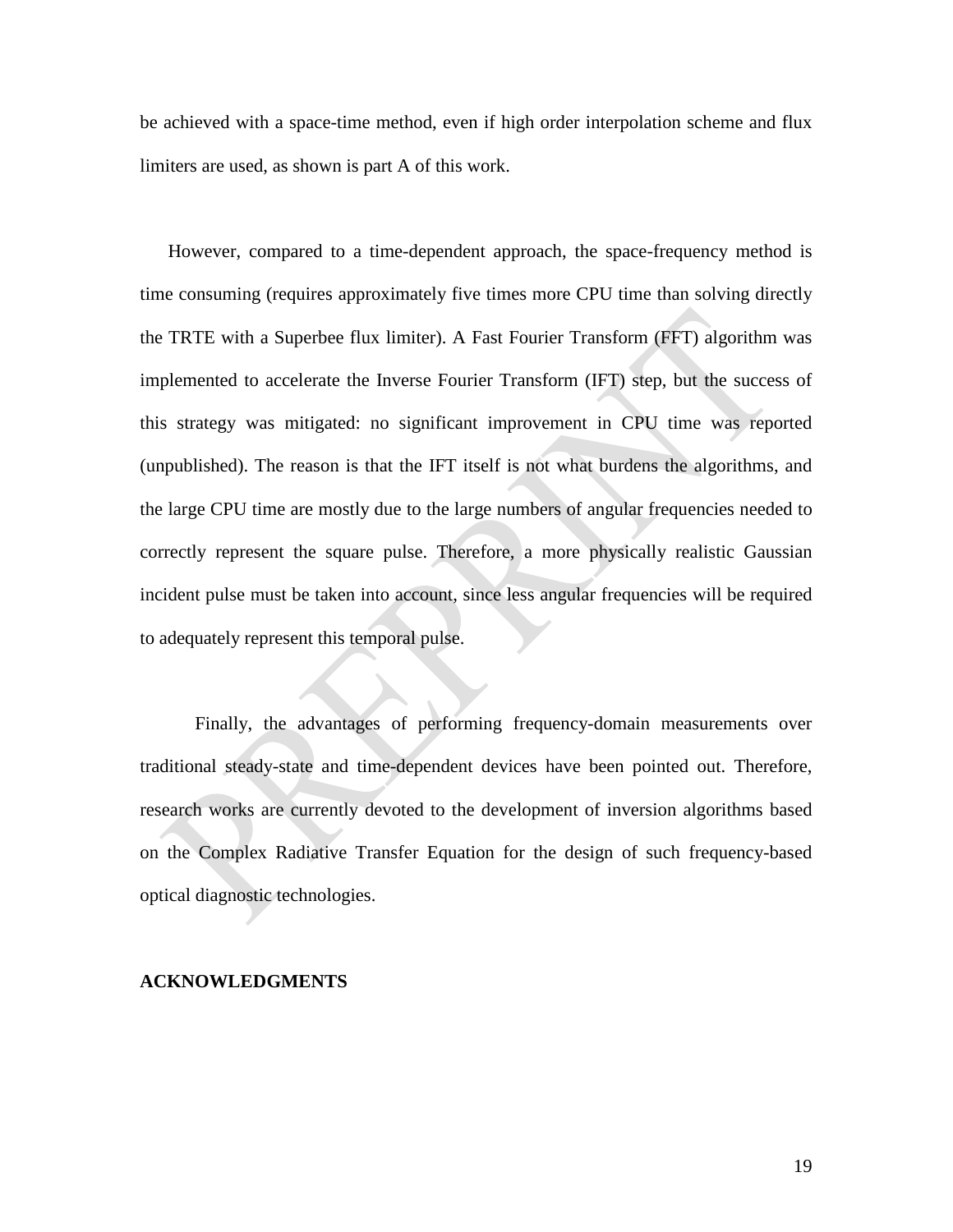The author acknowledges Mathieu Francoeur (Radiative Transfer Laboratory, University of Kentucky) and Rodolphe Vaillon (CETHIL, INSA de Lyon) for their collaboration during these research works. The author is also grateful to the Natural Sciences and Engineering Research Council of Canada (NSERC).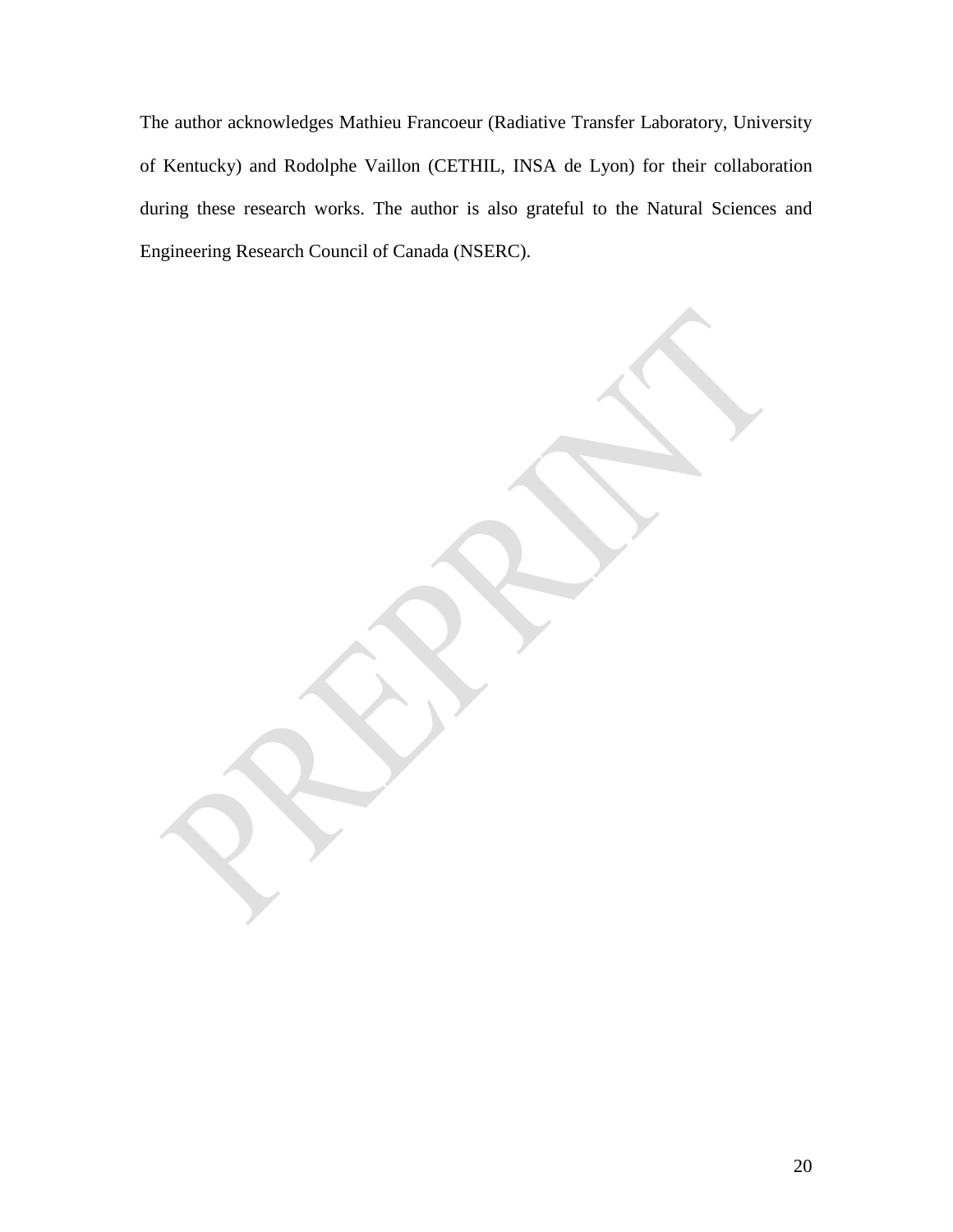#### **REFERENCES**

[1] Francoeur, M., and Rousse, D.R., Numerical predictions of short pulsed laser transport in absorbing and scattering media. Part  $I - A$  time-based approach using Flux limiters, *International Journal of Computational Fluid Dynamicsr*, 2006, .

[2] Elaloufi, R., Carminati, R., and Greffet, J.J., Time-dependent transport through scattering media: from radiative transfer to diffusion. *Journal of Optics A: Pure and Applied Optics*, 2002, **4**(5), S103-S108.

[3] Boulanger, J., and Charette, A., Numerical developments for short-pulsed near infrared laser spectroscopy. Part I: direct treatment. *Journal of Quantitative Spectroscopy and Radiative Transfer*, 2005, **91**, 189-209.

[4] Boulanger, J., and Charette, A., Numerical developments for short-pulsed near infrared laser spectroscopy. Part II: inverse treatment. *Journal of Quantitative Spectroscopy and Radiative Transfer*, 2005, **91**, 297-318.

[5] Kumar, S. and Mitra, K., Microscale aspects of thermal radiation transport and laser applications. *Advances in Heat Transfer*, 1998, **33**, 187-294.

[6] Sawetprawichkul, A., Hsu, P.-F., Mitra, K. and Sakami, M., A monte carlo study of transient radiative transfer within the one-dimensional multi-layered slab, in *Proceedings of the ASME*, 2000, **366**(1), 145-153.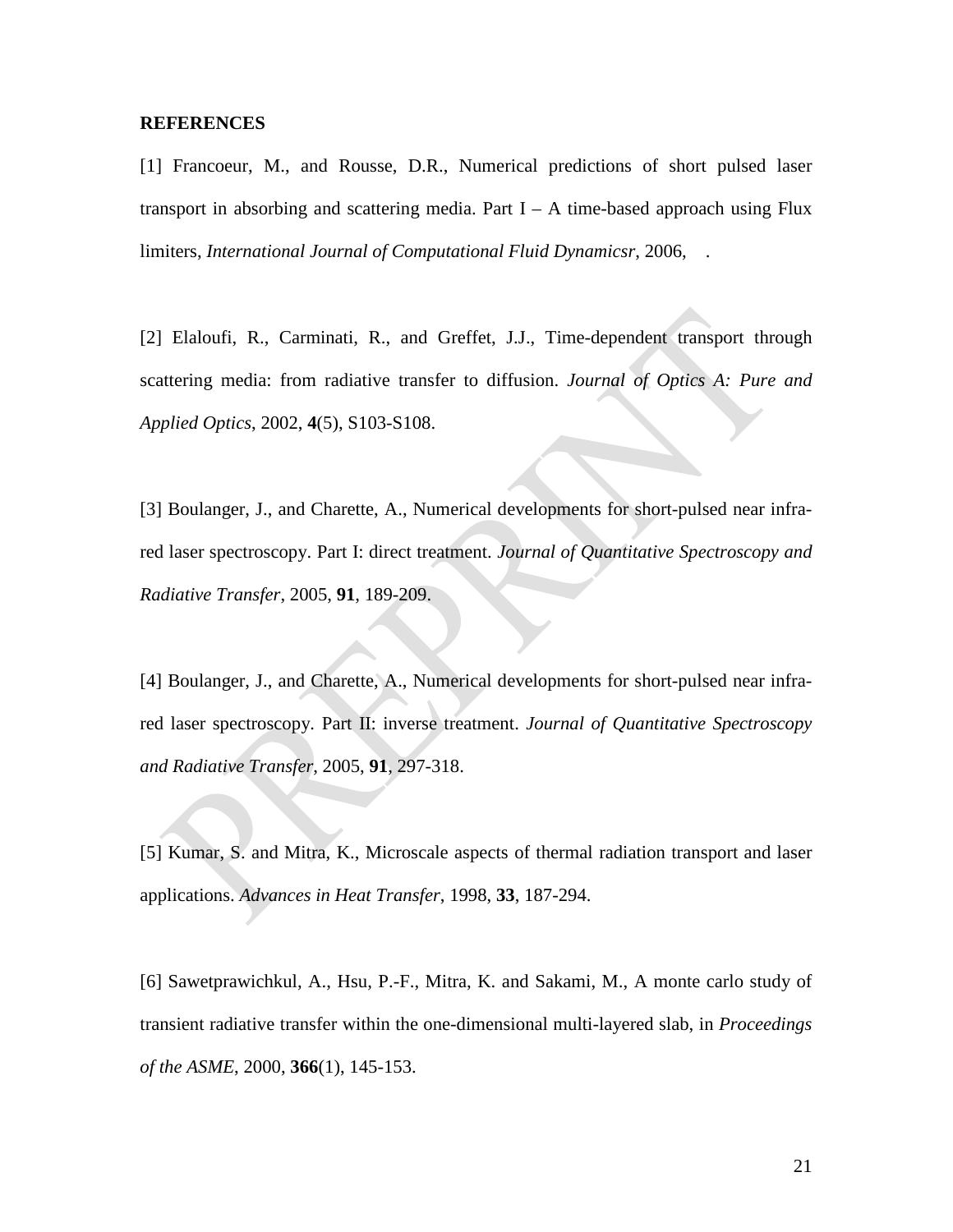[6] Francoeur, M., Rousse, D.R. and Vaillon, R., Analyse du transfert radiatif instationnaire en milieu semi-transparent absorbant et diffusant, in *Compte-Rendus du VIe Colloque Interuniversitaire Franco-Québécois*, 2003, 08-07.

[8] Sakami, M., Mitra, K. and Hsu, P.-F., Transient radiative transfer in anisotropically scattering media using monotonicity-preserving schemes, in *Proceedings of the ASME*, 2000, **366**(1), 135-143.

[9] Arridge, S.R., Optical tomography in medical imaging. *Inverse Problems*, **15**, 1999, R41-R93.

[10] Klose, A.D., and Hielscher, A.H., Optical tomography using the time-independent equation of radiative transfer-Part 2: inverse model. *Journal of Quantitative Spectroscopy and Radiative Transfer*, 2002, **72**, 715-732.

[11] Ren, K., Abdoulaev, G.S., Bal, G., and Hielscher, A.H., Algorithm for solving the equation of radiative transfer in the frequency domain. *Optics Letters*, 2004, **29**(6), 578- 580.

[12] Ren, K., Bal, G., and Hielscher, A.H., Frequency-domain optical tomography based on the equation of radiative transfer. [www.columbia.edu/~gb2003/,](http://www.columbia.edu/~gb2003/) 2005, Submitted.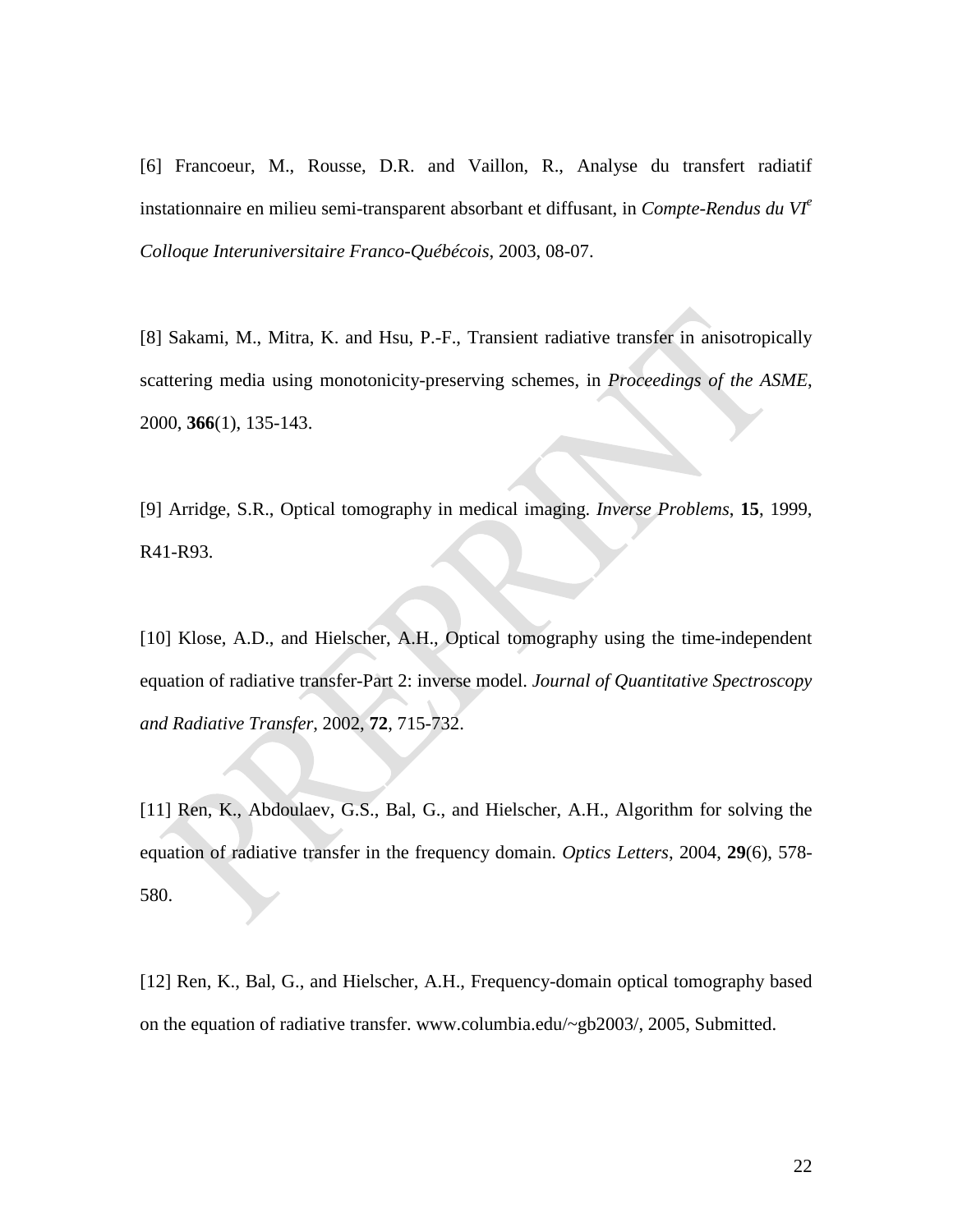[13] Yodh, Y., and Chance, B., Spectroscopy and imaging with diffusing light. *Physics Today*, 1995, **48**(3), 34-40.

[14] Hebden, J., Arridge S., and Delpy, D., Optical imaging in medicine: I. Experimental techniques. *Physics in Medicine and Biology*, 1997, **42**, 825-840.

[15] Patterson, M.S., Moulton, J.D., Wilson, B.C., Berndt, K.W., Lakowicz, J.R., Frequency-domain reflectance for the determination of the scattering and absorption properties of tissue. *Applied Optics*, 1991, **30**(31), 4474-4476.

[16] Boulanger, J., Charette, A., and Liu, F., Modulation frequency analysis of 1-D semitransparent medium. in *Proceedings of the ASME International ME Congress*, 2004, paper IMECE2004-59729.

[17] Francoeur, M., Vaillon, R., and Rousse, D.R., Theoretical analysis of frequency and time-domain methods for optical characterization of absorbing and scattering media. *Journal of Quantitative Spectroscopy and Radiative Transfer*, 2005, **93**, 139-150.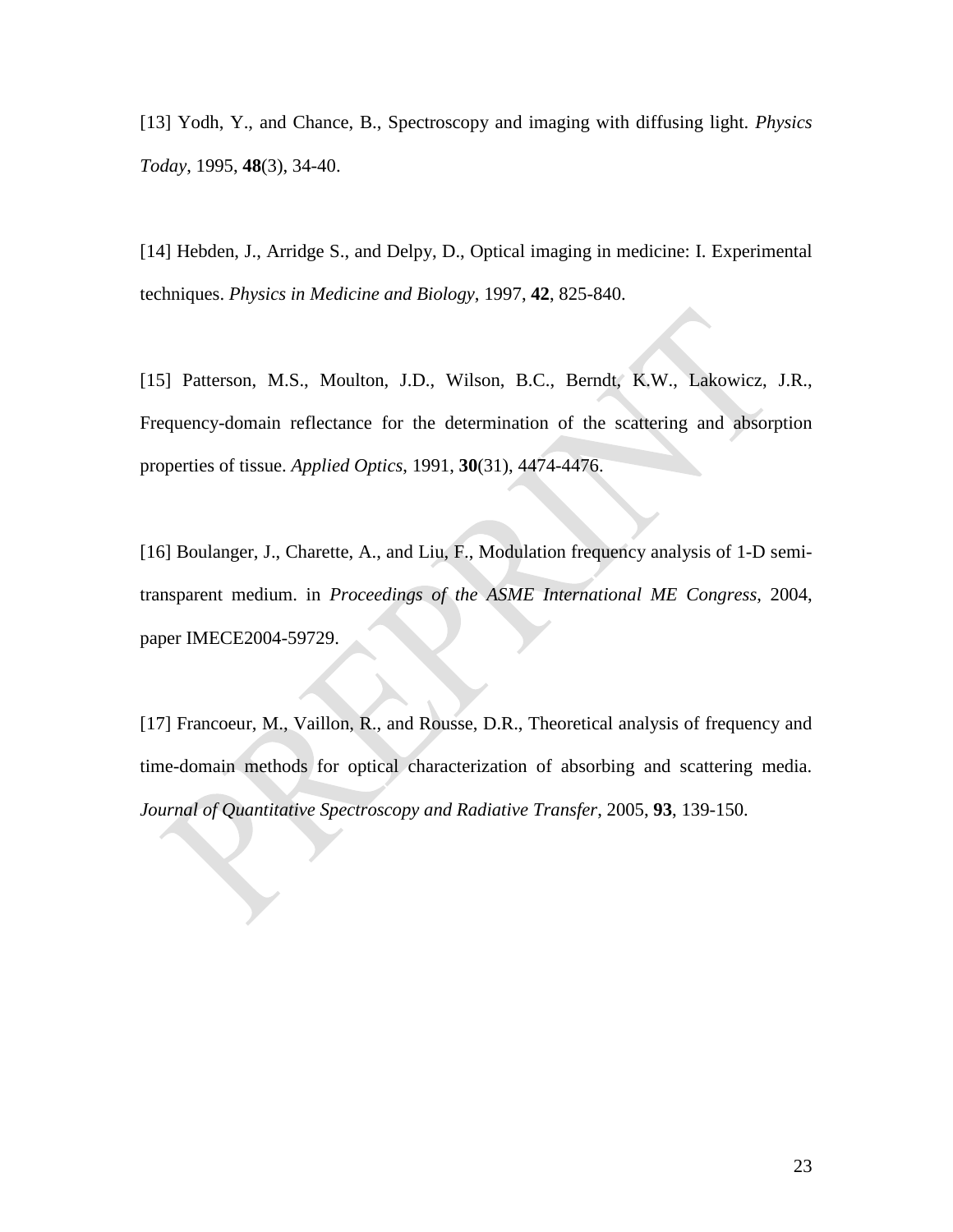# **FIGURES AND TABLES**



Figure 1: Shift from the space-time to the space-frequency domain.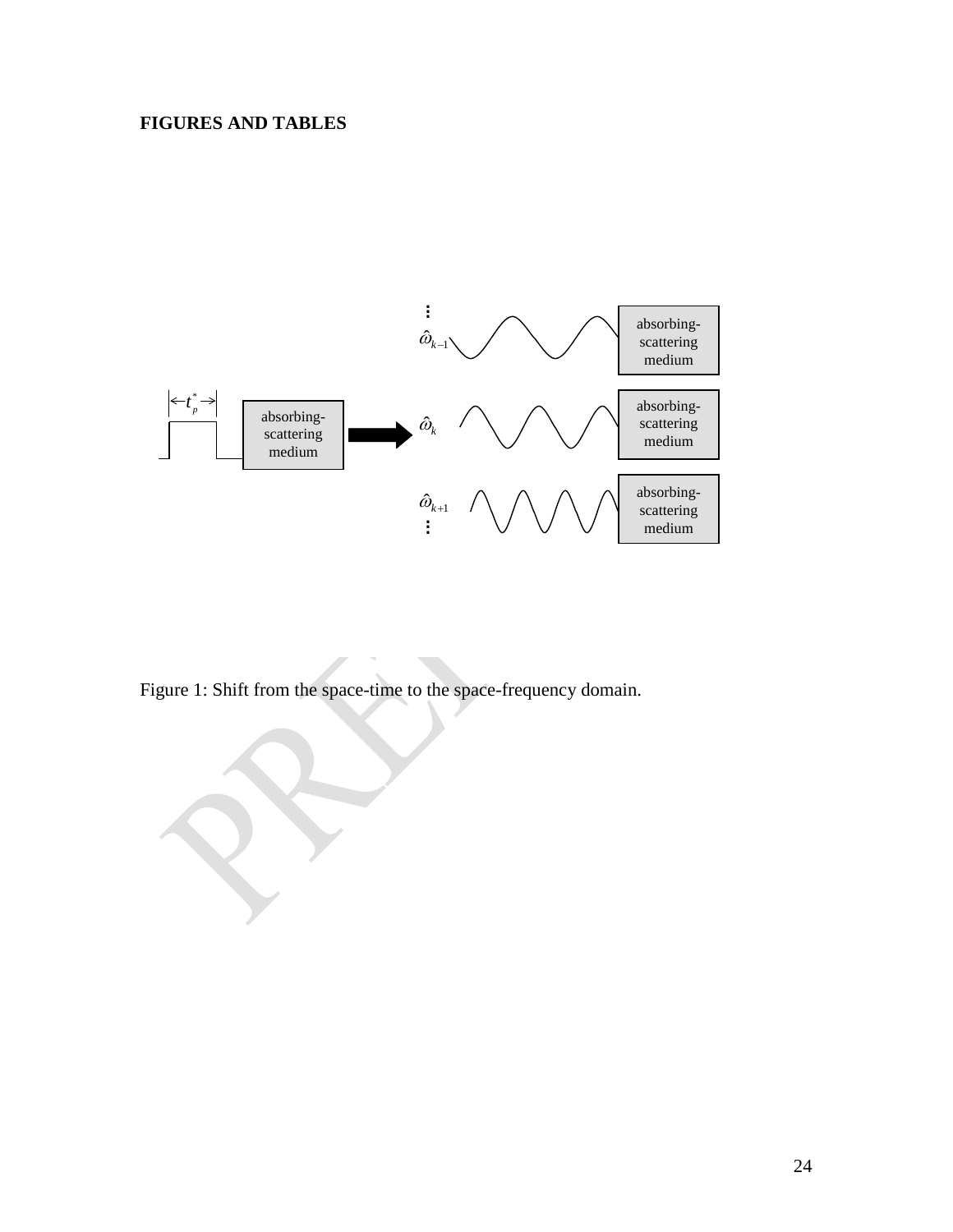

Figure 2: Temporal distribution of the hemispherical transmittance; comparison between the frequency-domain approach and a Monte Carlo formulation [5].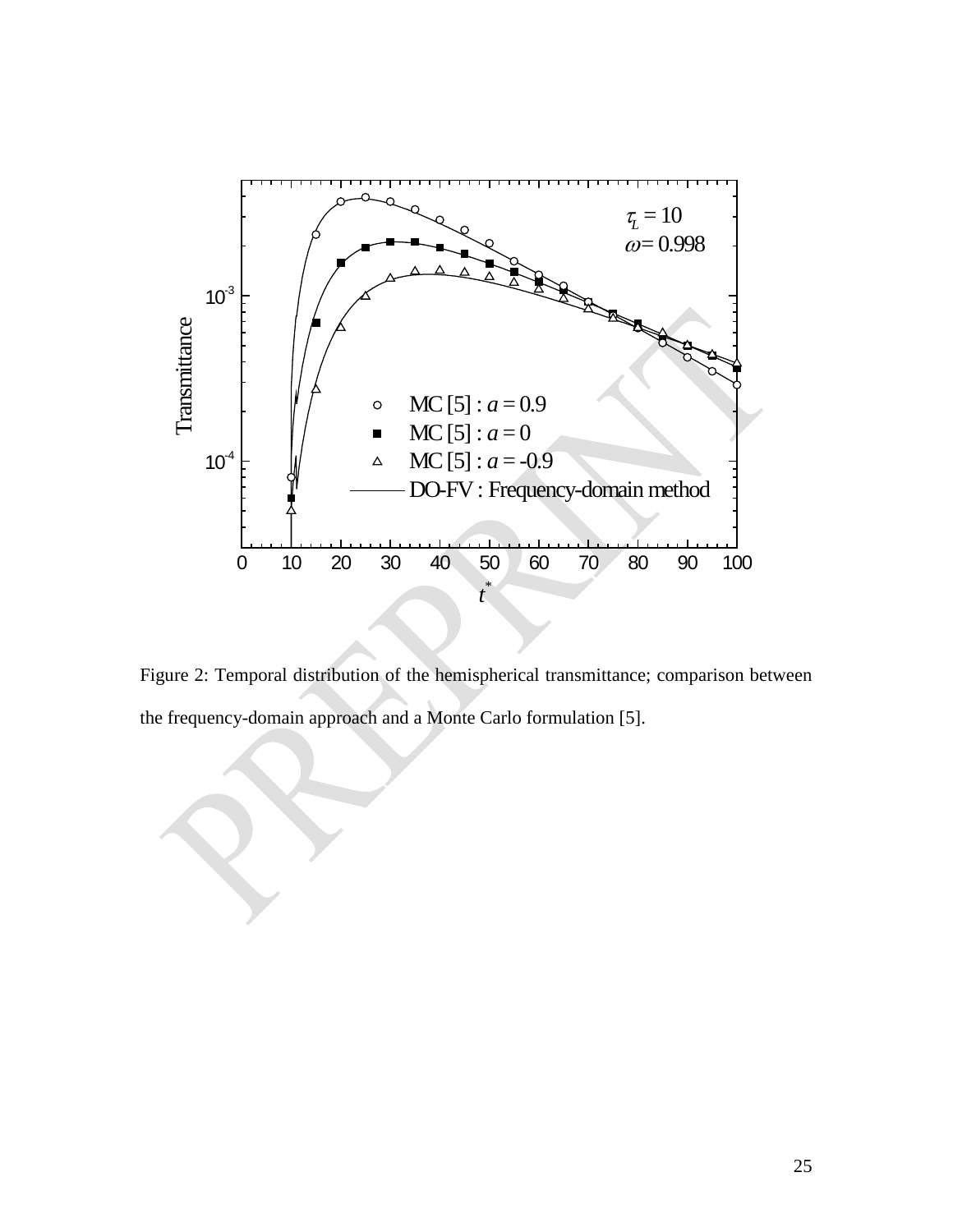

Figure 3: Temporal distribution of hemispherical transmittance; comparison between the Van Leer flux limiter, the Superbee flux limiter, the exponential interpolation scheme [6], and the frequency-domain method at early time periods.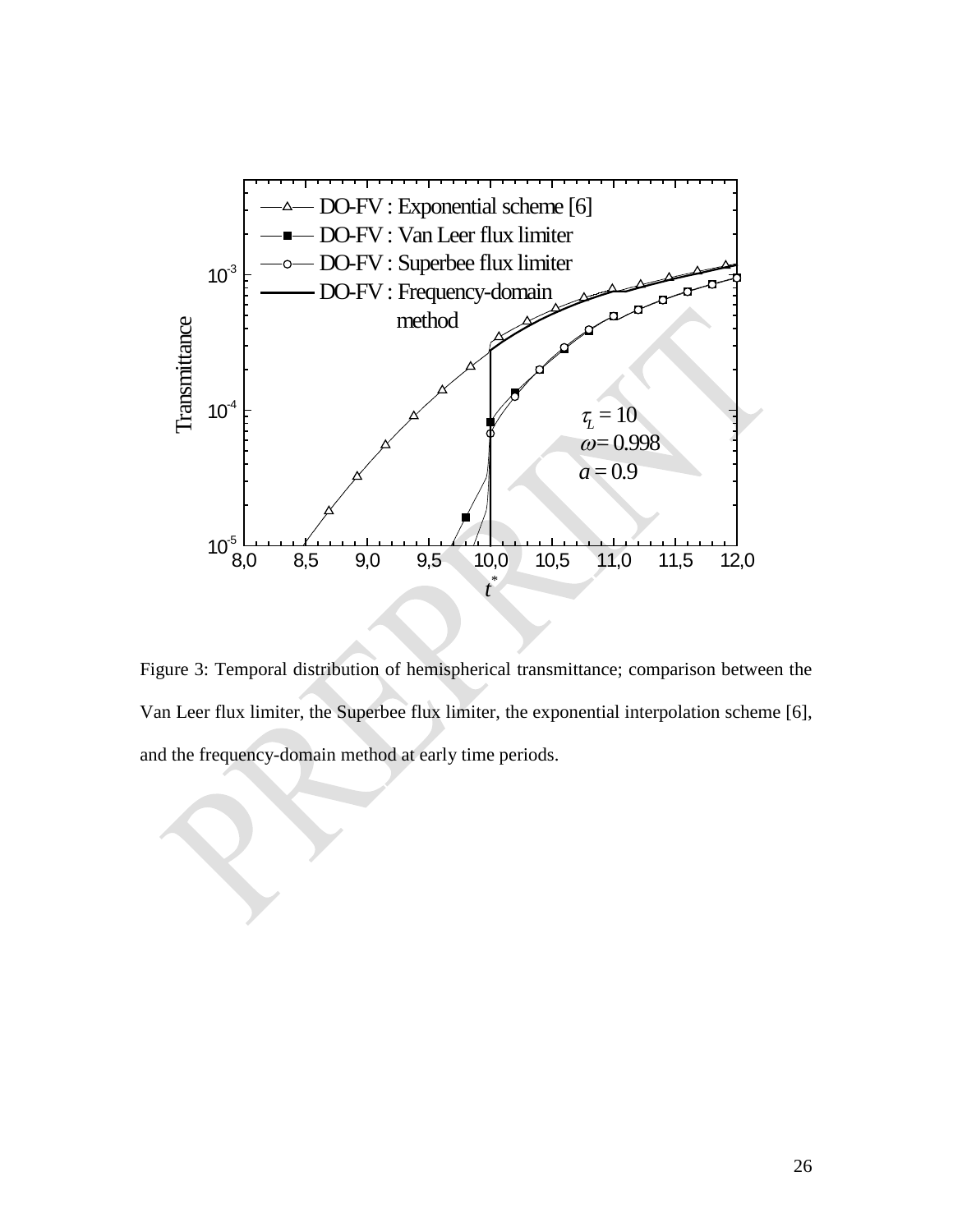

Figure 4: Temporal distribution of hemispherical transmittance; comparison between the frequency-domain approach and the DO-PPA method [7].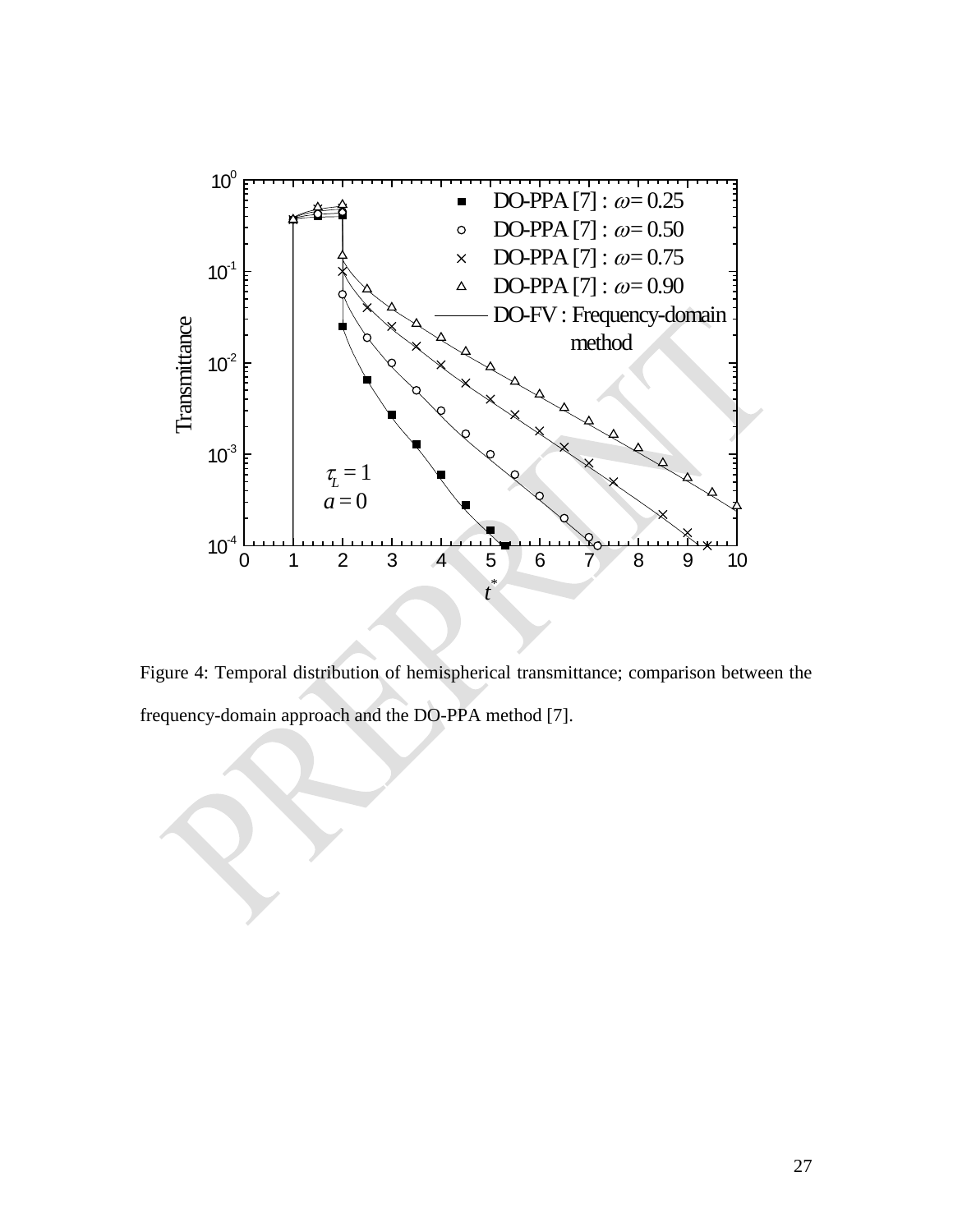

Figure 5: Temporal distribution of hemispherical transmittance; comparison between the Van Leer flux limiter, the Superbee flux limiter, the exponential interpolation scheme [6], and the frequency-domain method at early time periods.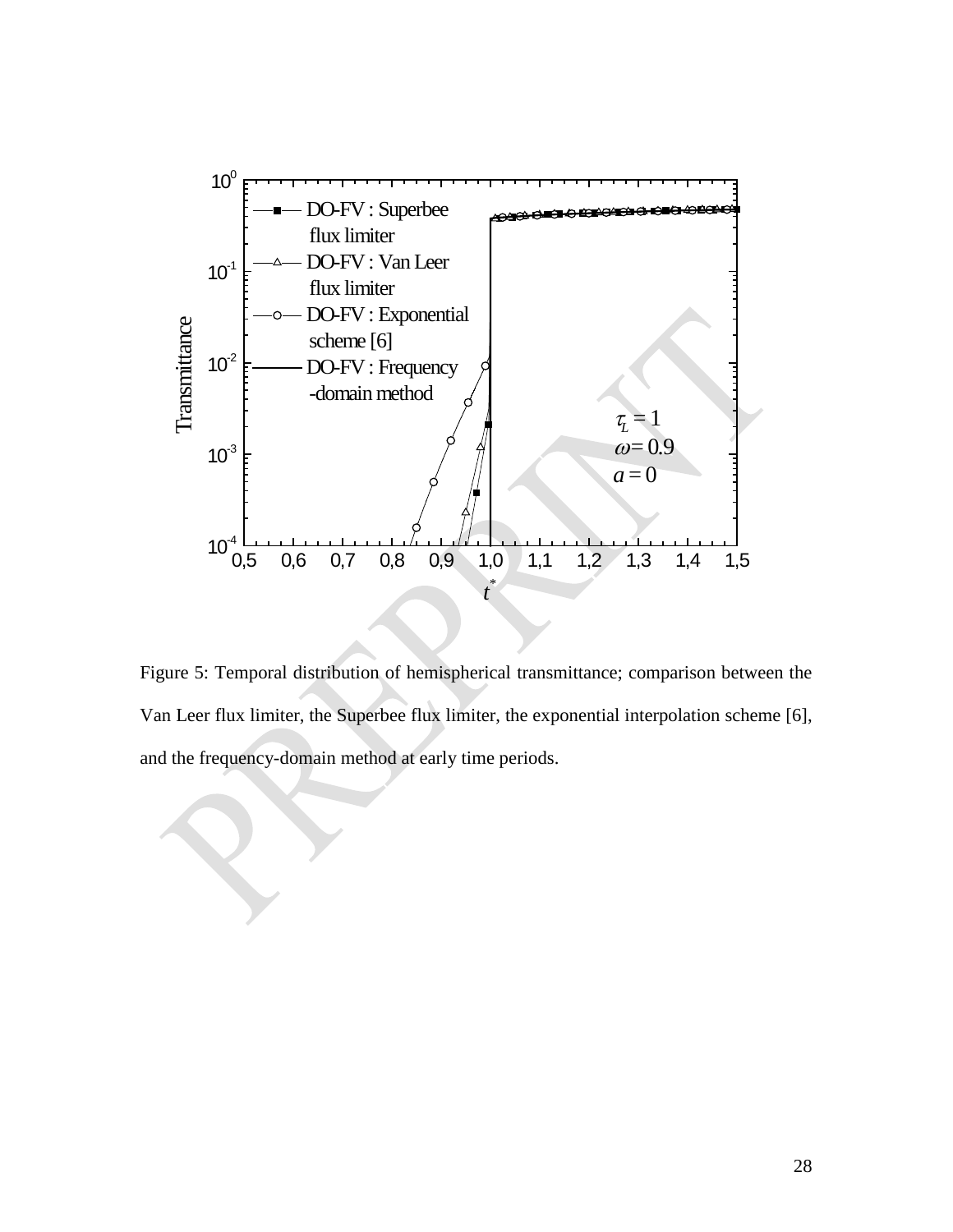

Figure 6: Schematic representation of optical tomography techniques: (a) traditional steady-state; (b) time-dependent; (c) frequency-based.